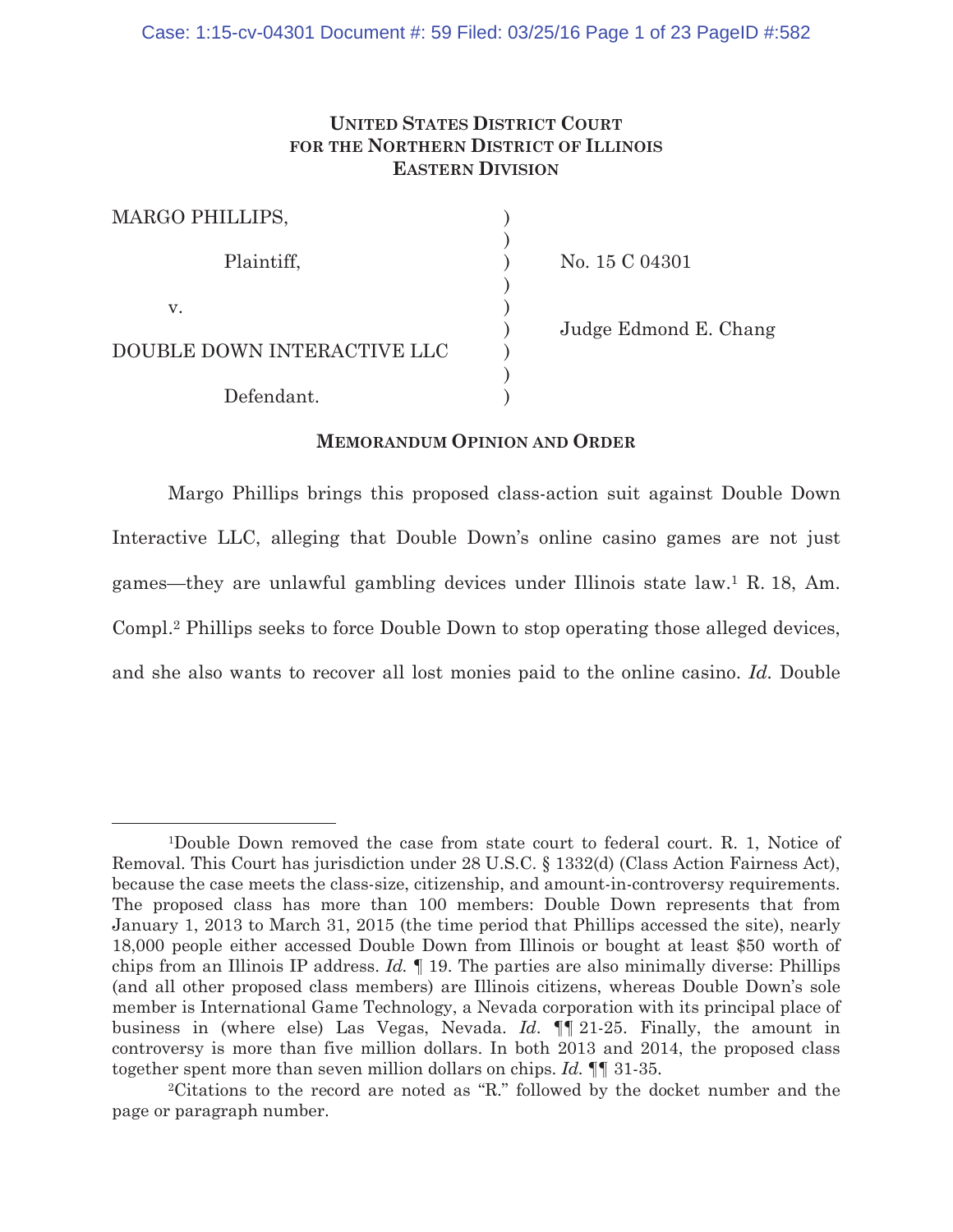Down has moved to dismiss all counts in Phillips's First Amended Complaint.3 R. 24. For the following reasons, Double Down's motion is granted.

## **I. Background**

For purposes of this motion, the Court accepts as true the factual allegations in the First Amended Complaint and draws all reasonable inferences in the plaintiff's favor. *McGowan v. Hulick*, 612 F.3d 636, 637 (7th Cir.2010). Double Down Interactive LLC is owned by International Game Technology (IGT), a large publiclyowned designer and manufacturer of traditional gambling games. R. 18, Am. Compl. ¶ 20. Double Down operates a virtual casino called "Double Down Casino." *Id.* ¶¶ 1, 18. Players can access Double Down Casino through its website or through its free application, which can be downloaded on mobile devices like iPhones and Android phones. *Id.* ¶¶ 1, 18, 33. Players can also access Double Down Casino through Facebook. *Id.* ¶ 18. In its marketing descriptions, Double Down describes the online casino as "the FULL casino experience." *Id.* ¶ 19 (emphasis in original). Some of the electronic games offered in Double Down Casino include "authentic" slot machines, roulette, poker and black jack. *Id.* ¶¶ 1, 19. All of Double Down's casino games are games of chance, as each game's outcome is determined solely by Double Down's computerized algorithms. *Id.* ¶ 30.

<sup>3</sup>Although Federal Rule of Civil Procedure 23(c)(1) requires that certification be decided as soon as practicable, a defendant may ask for a merits decision early on, even before a Rule 23 decision, if the defendant is willing to forgo preclusive effect and prefers defending against the members of the class one-by-one. *Wiesmueller v. Kosobucki*, 513 F.3d 784, 787 (7th Cir. 2008) (citing *Cowen v. Bank United of Texas, FSB*, 70 F.3d 937, 941-42 (7th Cir. 1995)). At some point, if there are so many one-by-one cases that the judicial system (and thus the public) is better off with a class-wide decision, then a court may decide the Rule 23 question before the merits decision, regardless of what the defense wants. There is no reason to think that point has been reached for the claim at issue in this case.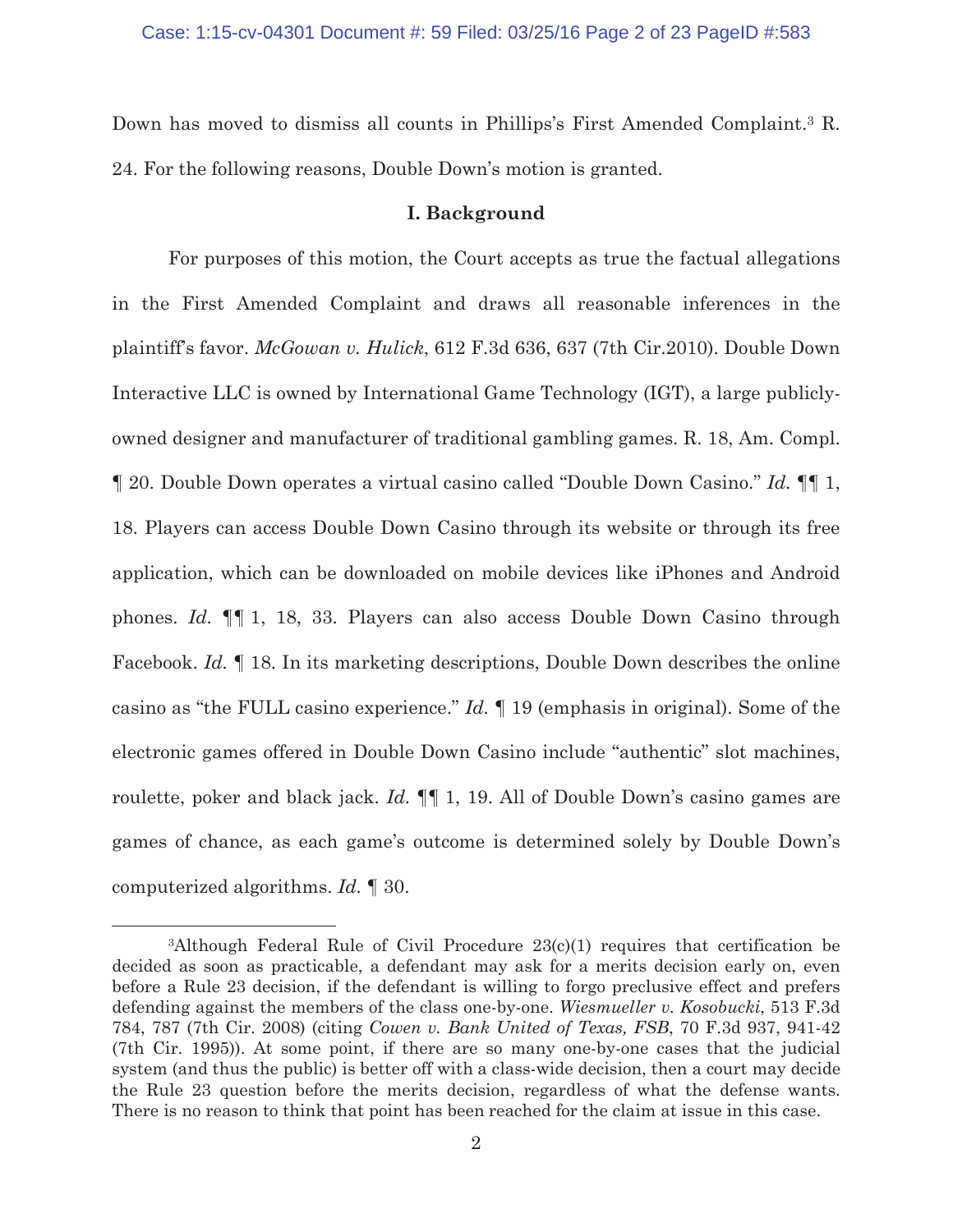### Case: 1:15-cv-04301 Document #: 59 Filed: 03/25/16 Page 3 of 23 PageID #:584

To play the Casino's games, players must have virtual "chips." *Id.* ¶ 2. Players use these chips to wager on the games. *Id.* First-time visitors to the site are offered a bundle of free chips (one million chips, to be exact) with which to play. *Id.* ¶¶ 2, 24. Returning players are offered additional virtual chips free of charge each day. R. 1, Exh. E ¶ 4 (John Clelland Decl.); R. 51, Pl.'s Resp. to Def.'s Second Citation to Add'l Authority, at 2 n.2 (noting that players are awarded free chips on Double Down's website and citing, without contesting, Double Down's assertion that returning players are given additional free chips each day); *see also* Double Down Casino, http://www.doubledowncasino.com (last visited March 25, 2016) (website states: "Return to the game daily and receive more free chips every day."). To begin playing, players select the amount of chips they would like to wager on a particular game. Am. Compl. ¶ 28. For example, if playing a slot machine, a player would select how many chips he or she wishes to bet on a particular spin. *Id.* If the player wins that game or spin, then that player is awarded more virtual chips with which to play. *Id.* ¶¶ 31, 32. If that player loses, however, then he or she may lose some or all of the betted chips, depending on the game. *Id.* ¶ 35. Regardless of the game played, the only thing a player can win from the casino is more virtual chips. *Id.* ¶¶ 3, 30-33. If players run out of free chips, then Double Down Casino gives players the option to buy more chips. *Id.* ¶ 26. For example, a player can buy 150,000 chips for \$3.00, one million chips for \$8.00, or as many as 100 million chips for \$99.00. *Id.* (Prices vary slightly depending on whether the player is accessing Double Down Casino through a computer or mobile device. *Id.*) The player can also wait a day for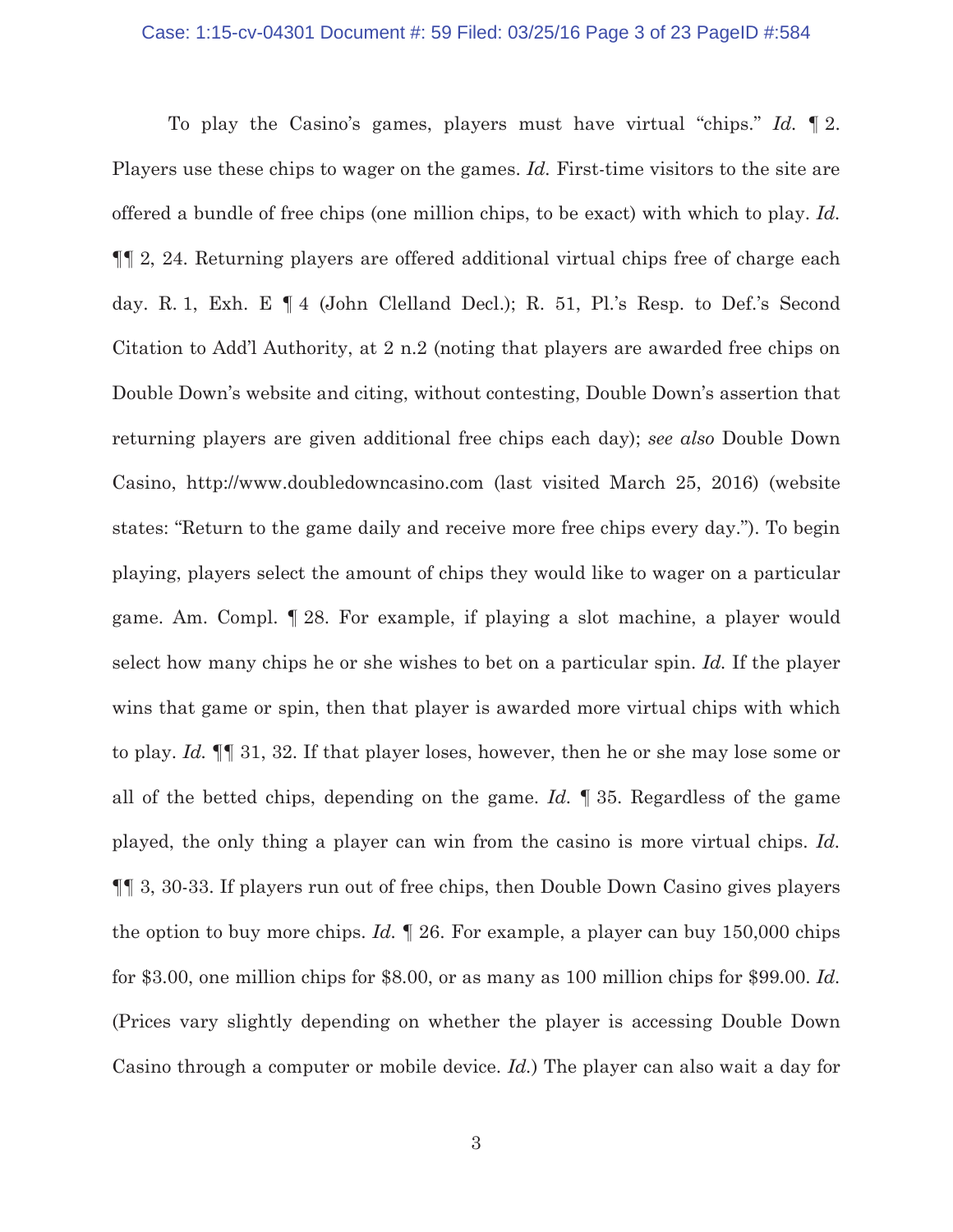### Case: 1:15-cv-04301 Document #: 59 Filed: 03/25/16 Page 4 of 23 PageID #:585

the next free allotment of chips if the player does not want to buy chips (Phillips does not challenge this factual assertion made by Double Down). R. 1, Exh. E ¶ 4 (John Clelland Decl.); R. 51, Pl.'s Resp. to Def.'s Second Citation to Add'l Authority, at 2 n.2.

Double Down Casino chips can only be used to play its online games. Double Down does not offer any cash for the virtual chips, meaning players are not able to "cash out" their chips with Double Down for "'real world' money, goods, or other items of monetary value." R. 27-1, Exh. A, Rebekah H. Parker Decl. at 6 (Double Down's "Terms of Use," available at http://www.doubledowncasino.com); R. 36-1, Pl.'s Resp. Br. at 10 (noting that "[w]hen players win or buy … Chips, they can either use the chips to make future wagers or 'cash out' by selling their Chips to other Double Down Casino players on an external 'black market.'"); Am. Compl. ¶ 34 (alleging that players can cash out their accounts on the secondary market only); *see also* R. 51, Pl.'s Resp. to Def.'s Second Citation to Add'l Authority, at 3.. According to the site's Terms of Use, Double Down specifically "prohibit[s]" the "transfer of Virtual Currency [that is, virtual chips]" and requires players to agree that they will not, "[t]ransfer, sell, or re-sell" chips to any other party. R. 27-1, Exh. A, Rebekah H. Parker Decl. at 6. But even so, according to Phillips (and accepted as true for deciding the dismissal motion), players are still able to "cash out" their chips by listing their accounts on the secondary market. Am. Compl. ¶ 34.

As part of its recordkeeping, Double Down keeps track of each wager, outcome, and win made by each player. *Id.* ¶ 36. It also regularly analyzes how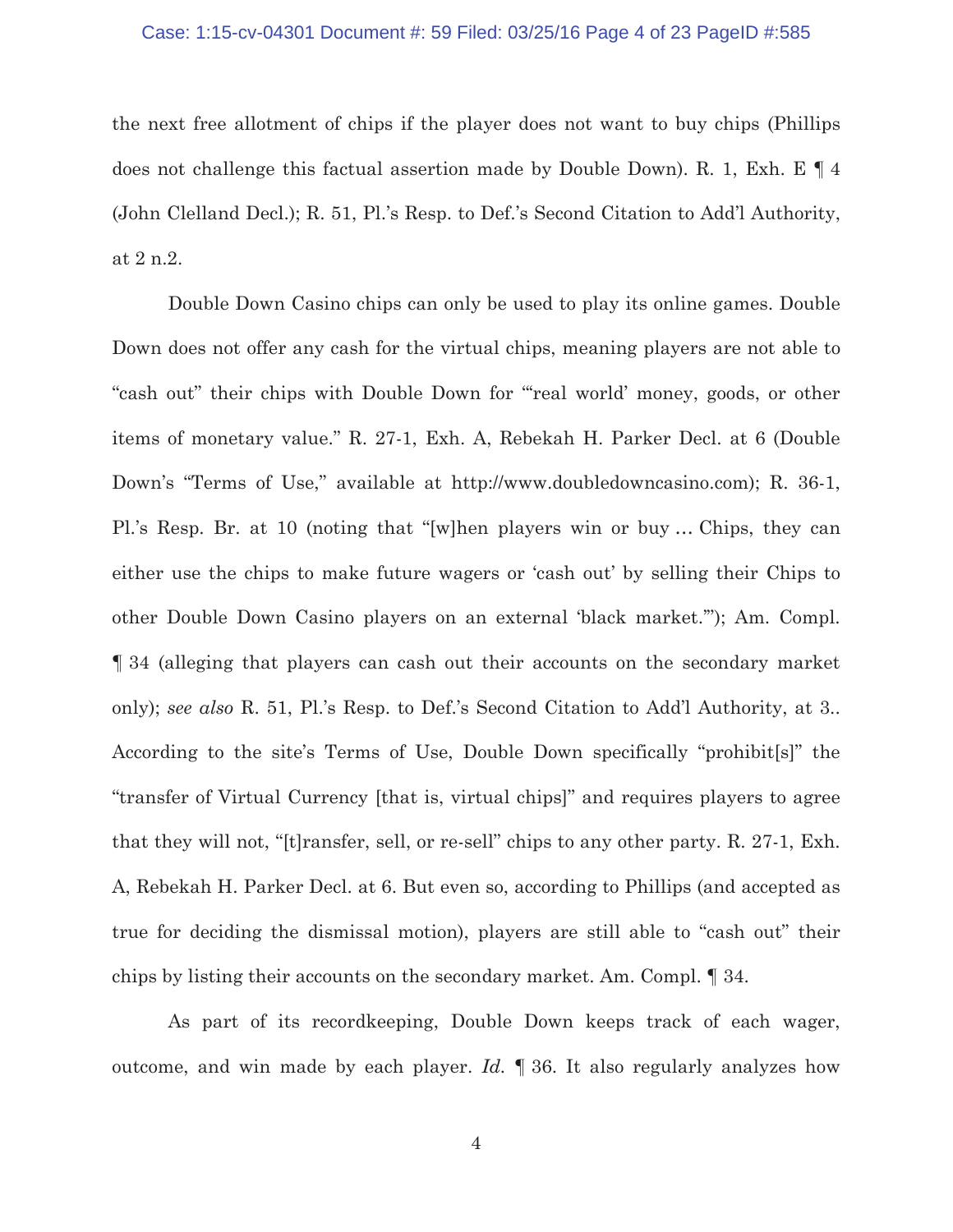### Case: 1:15-cv-04301 Document #: 59 Filed: 03/25/16 Page 5 of 23 PageID #:586

"chips are consumed"; that is, how long it takes for players to run out of chips. *Id.* ¶ 37. It is through the sale of chips that Double Down (and in turn, its parent company IGT) earns revenue. *Id.* ¶ 21; R. 27-1, Exh. B, IGT Form 10-K at 7. In 2014, for example, Double Down (as reported in IGT's annual SEC filings) reported over \$240 million in revenue.4 Am. Compl. ¶ 23; IGT Form 10-K at 36. For accounting reasons, IGT keeps track of not only Double Down's revenue, but also its "bookings," or "the total amount of virtual casino chips sold during [a] period." IGT Form 10-K at 7. IGT tracks this information because it defers the recognition of Double Down's revenue "based on the estimated period of chip consumption." *Id.* at 7, 64. In other words, for accounting-reporting purposes, Double Down does not realize all of its chip sales in the fiscal period in which those chips are sold; rather, it defers the recognition of its chip sales until the chips are estimated to have been consumed (that is, wagered on games), which could, but does not have to be, in the same fiscal period the chips are bought. *Id.* at 64.

Around January 2013, Phillips began playing games at Double Down Casino through her Facebook account. Am. Compl. ¶ 38. After she used all of her initial free chips (that is, the one million chips given to first-time users), she began buying chips. *Id.* From January 2013 to April 2015, Phillips played a variety of Double Down's slots and roulette games, each time wagering her chips in an attempt to win

<sup>4</sup>In her complaint, Phillips repeatedly relies on IGT's 10-K and states that Double Down "saw revenues of over \$240 million from the sales of online chips" in 2014. Am. Compl. ¶ 23 (emphasis omitted). A review of IGT's 10-K for that same year, however, suggests that Double Down actually had revenue of over \$280 million from social gaming, which appears to consist only of chip sales from Double Down. R. 27-1, IGT Form 10-K at 6- 7, 36, 40.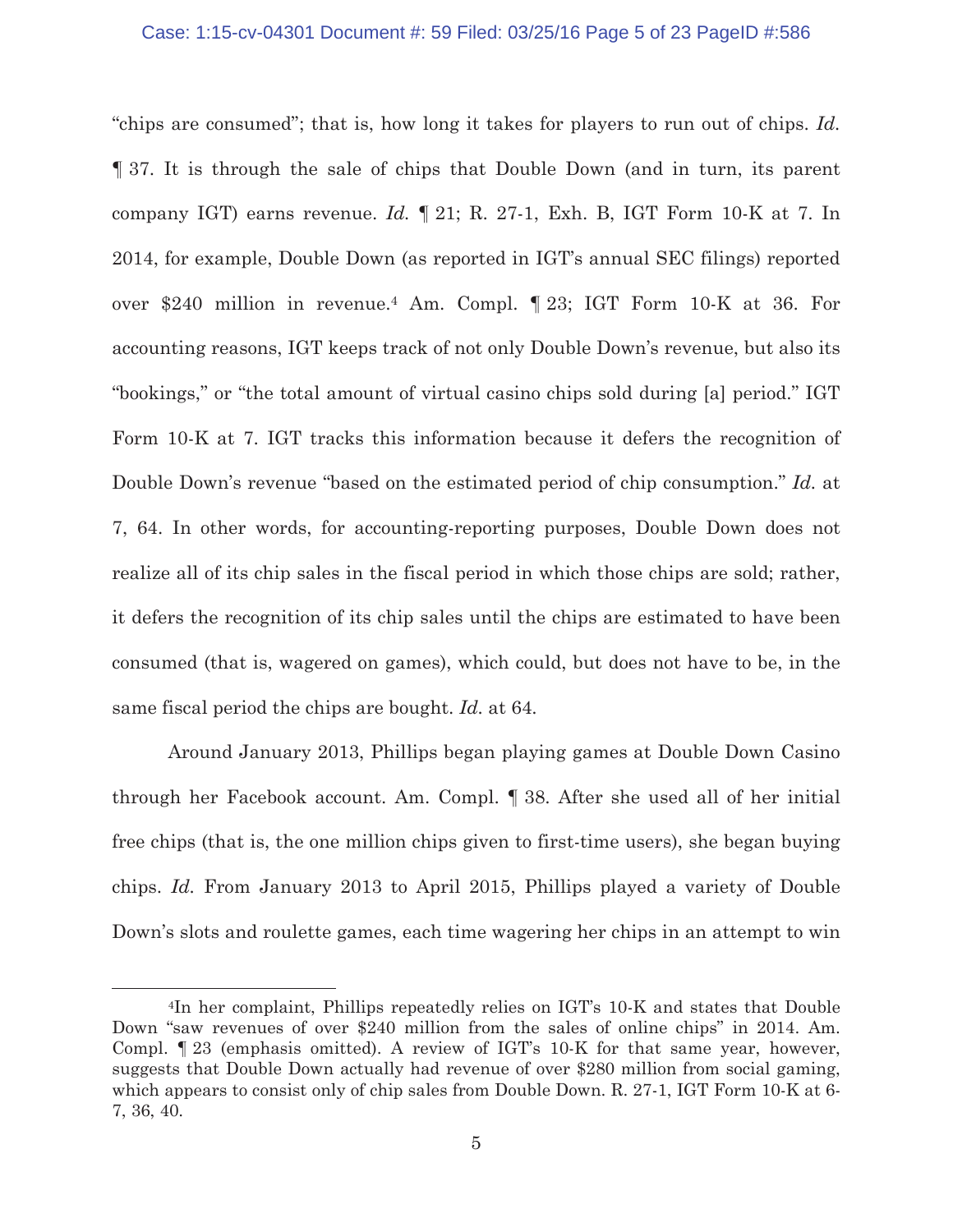additional chips. *Id.* ¶ 39. Phillips alleges that during that same time period—from January 2013 to April 2015—she wagered and lost over \$1,000 worth of chips. *Id.* She further alleges that she lost at least fifty dollars' worth of chips in the last six months. *Id.* (alleging that on March 7, 2015, she paid \$59.00 to Double Down for 35 million chips, all of which she later lost). As will be discussed later, the fifty-dollar allegation is a necessary threshold for the primary Illinois statute at issue.

In April 2015, Phillips filed a class-action complaint against Double Down in the Circuit Court of Cook County, Illinois, alleging that Double Down operates unlawful gambling devices, and that "[b]y operating its virtual casino, [Double Down] has illegally profited from thousands of Illinois consumers." R. 1, Exh. A, State Court Compl. ¶ 4. Phillips brought suit on her own behalf, as well as on behalf of "[a]ll individuals domiciled in the State of Illinois who lost \$50 or more to [Double Down] through Double Down Casino." *Id.* ¶ 35. Double Down removed the case to federal court. *See supra* n.1.

After the case was removed, Double Down filed a motion to dismiss all counts in Phillips's original complaint. R. 12. In response, Phillips filed an Amended Complaint. R. 18, Am. Compl. In her Amended Complaint (which this Opinion will simply call her "Complaint" going forward, for convenience's sake), Phillips asserts four causes of action. In Counts 1 and 2, Phillips argues that Double Down's casino violates the Illinois Loss Recovery Act, 720 ILCS 5/28-8(a). *Id.* ¶¶ 48-59, 60-70. In Count 3, Phillips argues that Double Down's casino violates the Illinois Consumer Fraud and Deceptive Business Practices Act, 815 ILCS §§ 505/1 *et seq*. *Id.* ¶¶ 71-82.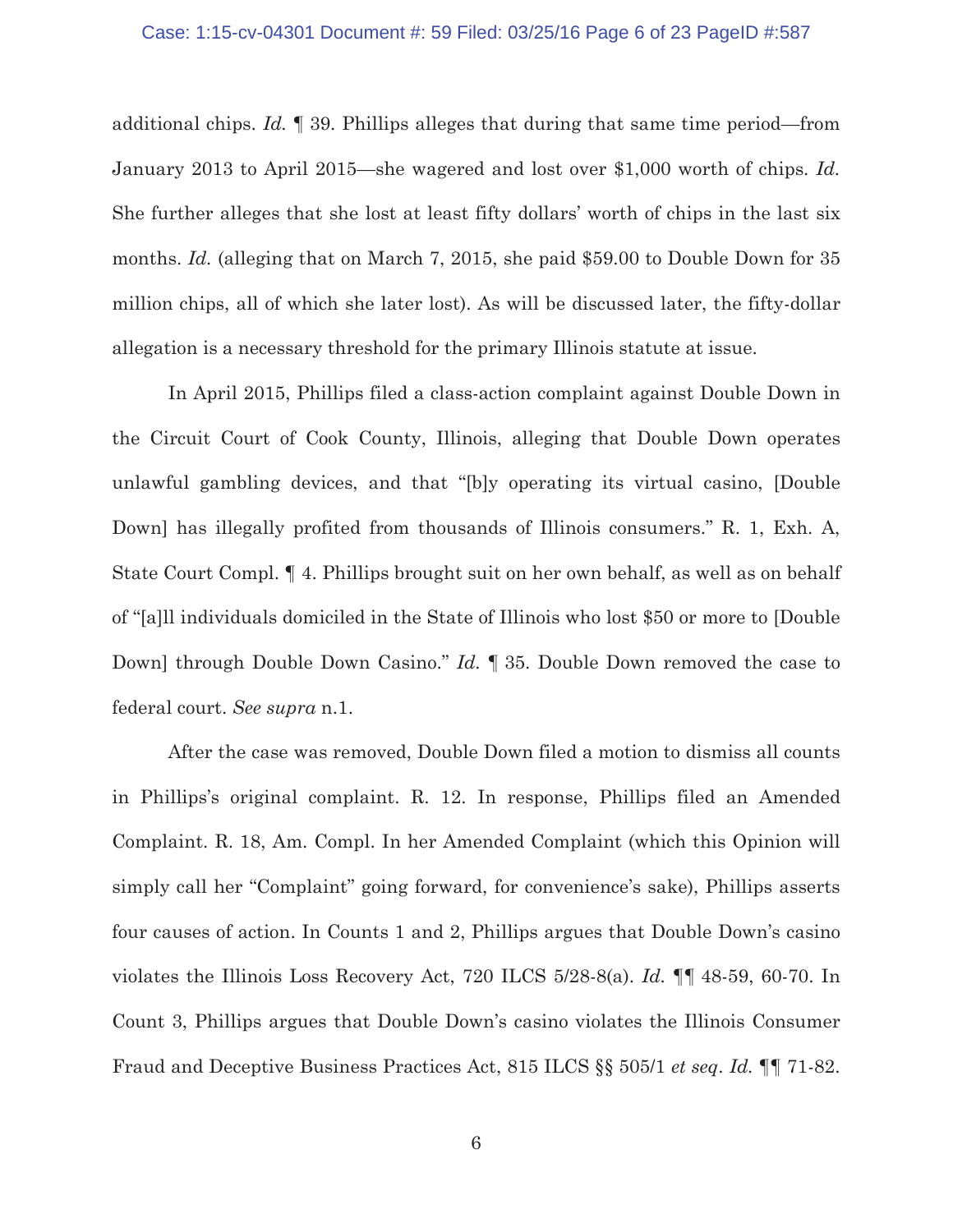Finally, in Count 4, Phillips argues that Double Down has been unjustly enriched through its gambling devices. *Id.* ¶¶ 83-87. Double Down then filed its current motion to dismiss all counts in Phillips's Complaint. R. 24.

## **II. Legal Standard**

Under Federal Rule of Civil Procedure 8(a)(2), a complaint generally need only include "a short and plain statement of the claim showing that the pleader is entitled to relief." Fed. R. Civ. P. 8(a)(2). This short and plain statement must "give the defendant fair notice of what the claim is and the grounds upon which it rests." *Bell Atl. v. Twombly*, 550 U.S. 544, 555 (2007). The Seventh Circuit has explained that this rule "reflects a liberal notice pleading regime, which is intended to 'focus litigation on the merits of a claim' rather than on technicalities that might keep plaintiffs out of court." *Brooks v. Ross*, 578 F.3d 574, 580 (7th Cir. 2009) (quoting *Swierkiewicz v. Sorema N.A.*, 534 U.S. 506, 514 (2002)).

"A motion under Rule 12(b)(6) challenges the sufficiency of the complaint to state a claim upon which relief may be granted." *Hallinan v. Fraternal Order of Police Chicago Lodge No. 7*, 570 F.3d 811, 820 (7th Cir. 2009). "[W]hen ruling on a defendant's motion to dismiss, a judge must accept as true all of the factual allegations contained in the complaint." *Erickson v. Pardus*, 551 U.S. 89, 94 (2007); *McGowan v. Hulick*, 612 F.3d 636, 637 (7th Cir. 2010) (courts accept factual allegations as true and draw all reasonable inferences in plaintiff's favor). A "complaint must contain sufficient factual matter, accepted as true, to 'state a claim to relief that is plausible on its face.'" *Ashcroft v. Iqbal*, 556 U.S. 662, 678 (2009)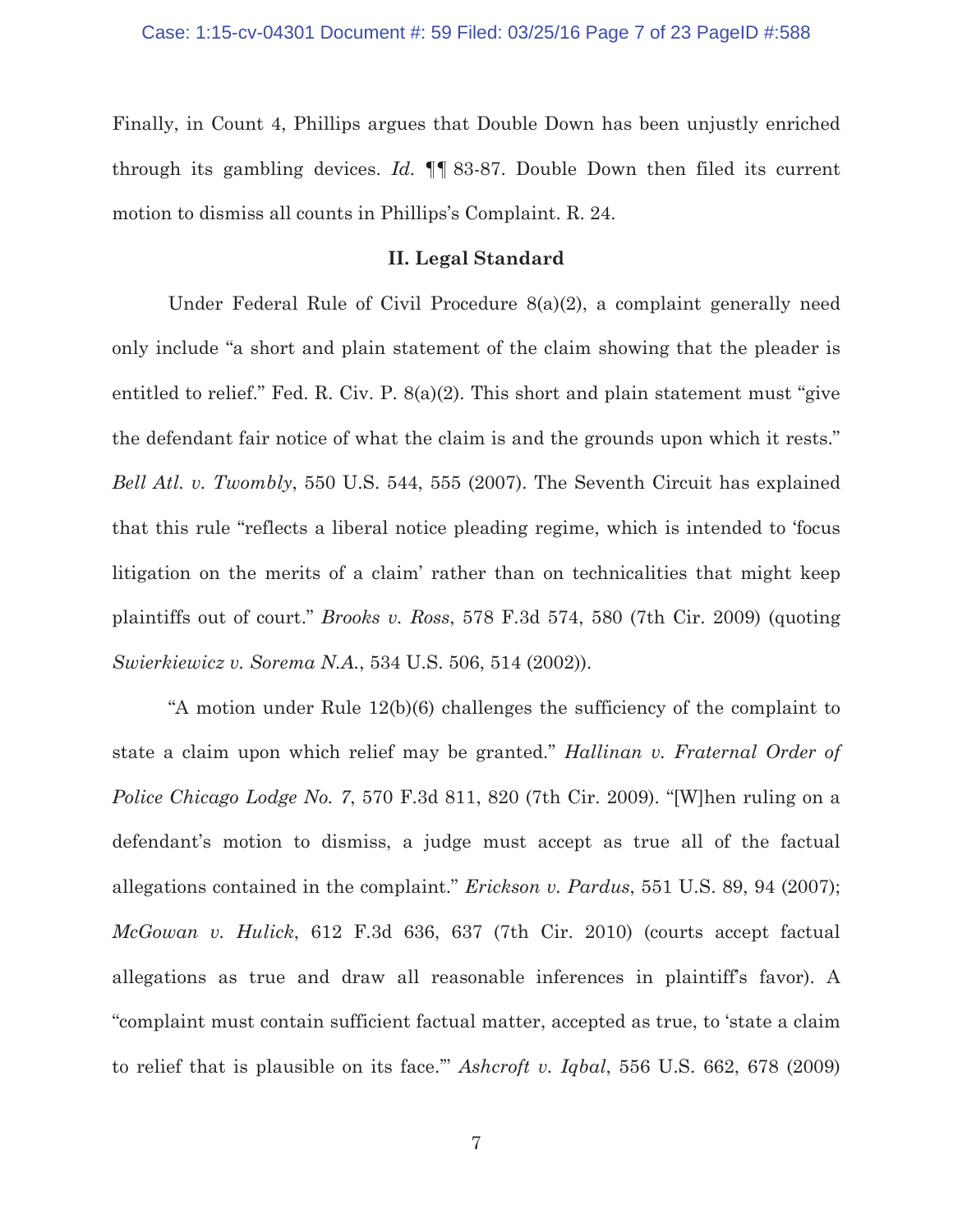(quoting *Twombly*, 550 U.S. at 570). These allegations "must be enough to raise a right to relief above the speculative level." *Twombly*, 550 U.S. at 555. And the allegations that are entitled to the assumption of truth are those that are factual, rather than mere legal conclusions. *Iqbal*, 556 U.S. at 679; *see also McCauley v. City of Chicago*, 67 F.3d 611, 616 (7th Cir. 2011).

## **III. Analysis**

## **A. Counts 1 and 2: Illinois Loss Recovery Act**

 The first two counts of the Complaint rely on Section 28-8 of the Illinois Loss Recovery Act. 720 ILCS 5/28-8. That section creates a cause of action to recover gambling losses: "Any person who by gambling … lose[s] to any other person, any sum of money or thing of value, amounting to … \$50 or more … may sue for and recover the money or other thing of value[] so lost." 720 ILCS 5/28-8(a); *Reuter v. MasterCard Int'l, Inc.*, 921 N.E.2d 1205, 1208 (Ill. App. Ct. 2010). "Gambling," in turn, is defined as "knowingly play[ing] a game of chance or skill for money or other thing of value." 720 ILCS 5/28-1(a)(1). Both the statutory language and the case law interpreting the statute make clear that a plaintiff may only recover what he or she "lost" from the person who "won" it, and that what was lost (and correspondingly won) must be money or some other thing of value. *See People v. One Mech. Device*, 142 N.E.2d 98, 100 (Ill. 1957); *Sonnenberg v. Amaya Grp. Holdings (IOM) Ltd.*, 810 F.3d 509, 510-11 (7th Cir. 2016); *Soto v. Sky Union, LLC*, 2016 WL 362379, at \*8 (N.D. Ill. Jan. 29, 2016).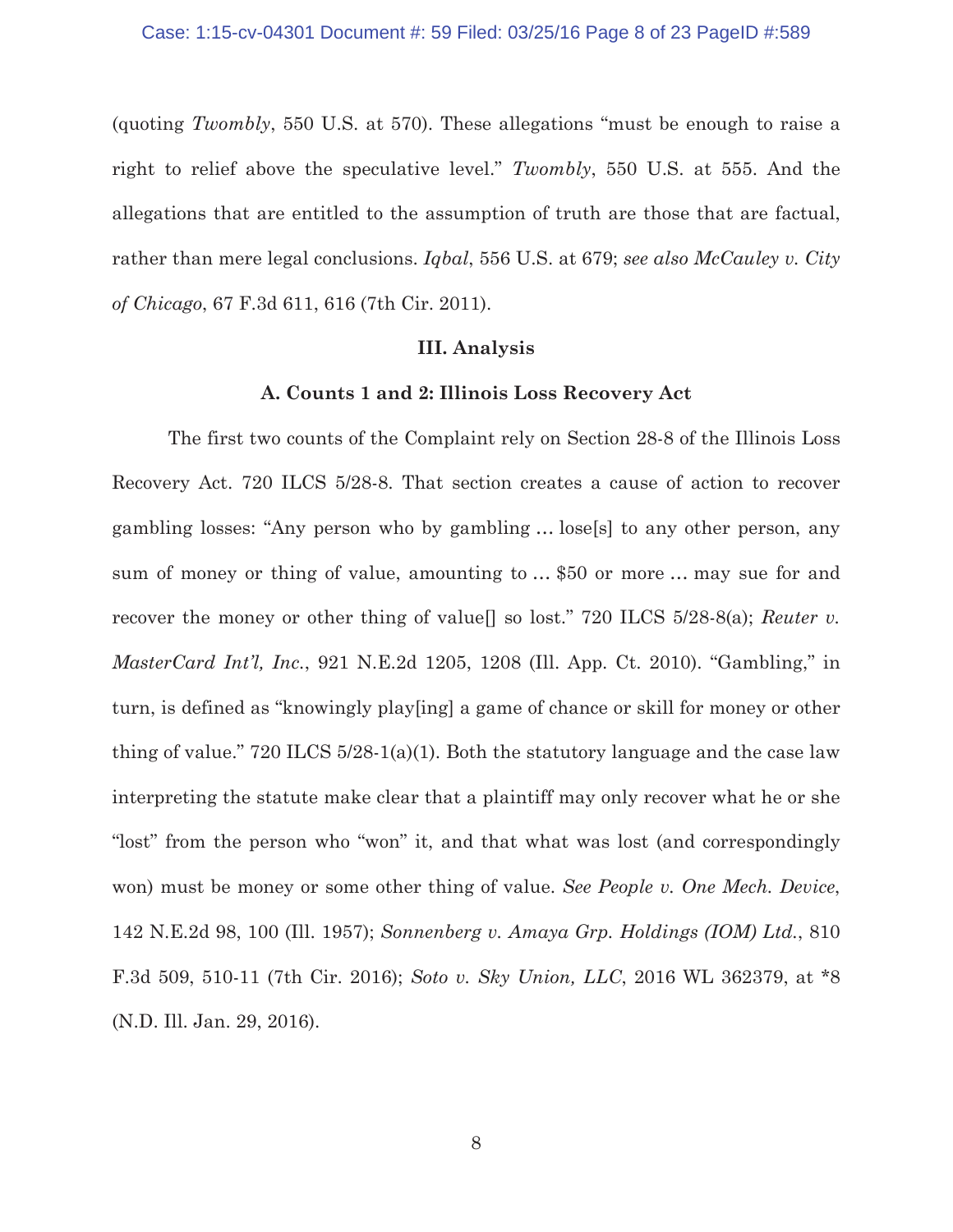### Case: 1:15-cv-04301 Document #: 59 Filed: 03/25/16 Page 9 of 23 PageID #:590

 Double Down advances several arguments in targeting Phillips's Illinois Loss Recovery claims. Double Down argues that: (1) its online casino games are not "gambling devices" under the statute, (2) it is not a "winner" under the statute, and Phillips is not a "loser," (3) the Complaint does not adequately plead that Phillips suffered a loss, and (4) Counts 1 and 2 are duplicative. R. 27, Def.'s Br. at 6-15.

## **i. Online Casino Games as "Gambling Devices"**

 Double Down first argues that its online games are not "gambling device[s]." The Illinois Loss Recovery Act defines a "gambling device" as "any clock, tape machine, slot machine, or other machines or device for the reception of money or other thing of value" that on "chance or skill … is staked, hazarded, bet, won or lost." 720 ILCS 5/28-2(a). Double Down asserts that its online games are not covered by the Act because (a) only tangible devices, not internet games, can be gambling devices; and (b) its virtual chips are not "things of value." Def.'s Br. at 12-15.

In Double Down's view, the definition of gambling device "clearly refers to a physical, tangible object—a device that can 'receive' money like a slot machine," and not "internet games which consist of intangible software." *Id.* at 14-15. Double Down invokes a statutory-interpretation principle known as *ejusdem generis*, which is a Latin term that means "of the same kind." This principle advises that "[w]here general words follow specific words in a statutory enumeration, the general words are construed to embrace only those objects similar in nature to th[e] objects [specified]." *Wash. State Dep't of Social & Health Servs. v. Guardianship Estate of Keffeler*, 537 U.S. 371, 384 (2003); *Yates v. United States*, 135 S. Ct. 1074, 1086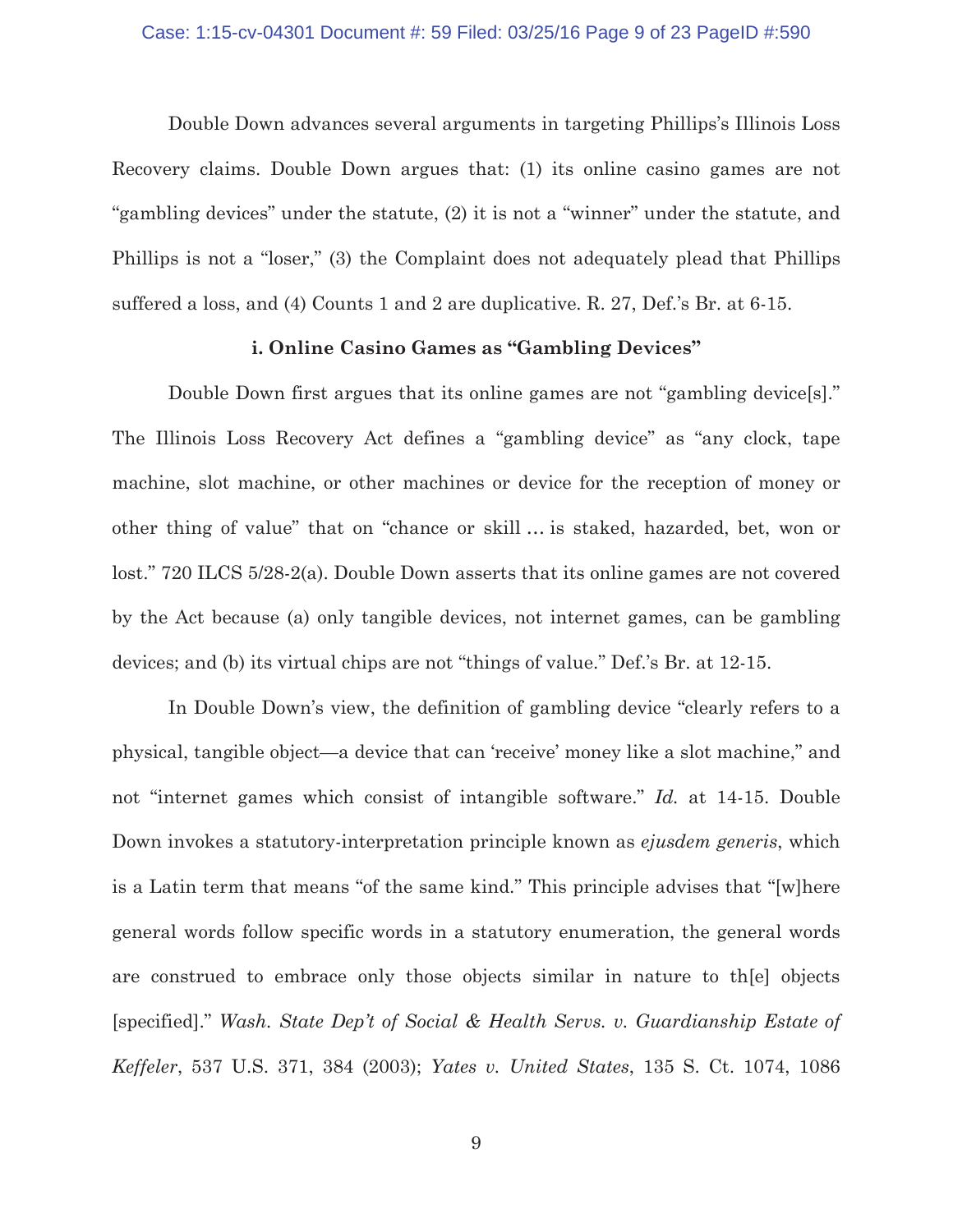### Case: 1:15-cv-04301 Document #: 59 Filed: 03/25/16 Page 10 of 23 PageID #:591

(2015). According to Double Down, the specific examples enumerated in the statute—"clock, tape machine, [and] slot machine"—are all "tangible machines," Def.'s Br. at 15, and as a result, any "other machine. or device," 720 ILCS 5/28-2(a), must also be a tangible thing, rather than an internet–based app.

Double Down's reliance on the similar-nature interpretive principle does not work for a variety of reasons. To start, Double Down does not explain why it chose *tangibility* as the common thread that ties together a clock, a tape machine, and a slot machine. In other words, for this list of gambling devices, why is the "nature" in the "similar in nature" interpretive principle, *Yates*, 135 S. Ct. at 1086, tangibility? If you were to ask a gambler what all of those items have in common, the gambler would probably say, "They're all machines or devices used for gambling." Not likely that the gambler would blurt out, "They're all tangible!" And consider this too: what if you played the beloved Sesame Street game, "One of These Things Is Not Like the Others," using the clock, tape machine, slot machine, and a slot machine displayed on a phone or computer. Ask the gambler to pick the one thing that is not like the other three. The gambler might very well first categorize together the two slotmachine entrants, and then try to figure out whether the clock or tape machine is more like the two types of slot machines.<sup>5</sup> The point is that the similar-nature interpretive principle does not yield "tangibility" as the common thread.

<sup>5</sup>Double Down also does not explain what a "clock" or "tape machine" is in the context of gambling devices. The Court did not find an answer on "tape machine." But the reference to "clock" is likely a "stock clock." *See State v. Grimes*, 52 N.W. 42, 42 (Minn. 1892) (a "machine … wound up with a crank; that when wound up, weights suspended on cords furnished the motive power; that it had a spout, in which cards were placed, each card marked so as to represent a particular kind of railroad or other stock; that the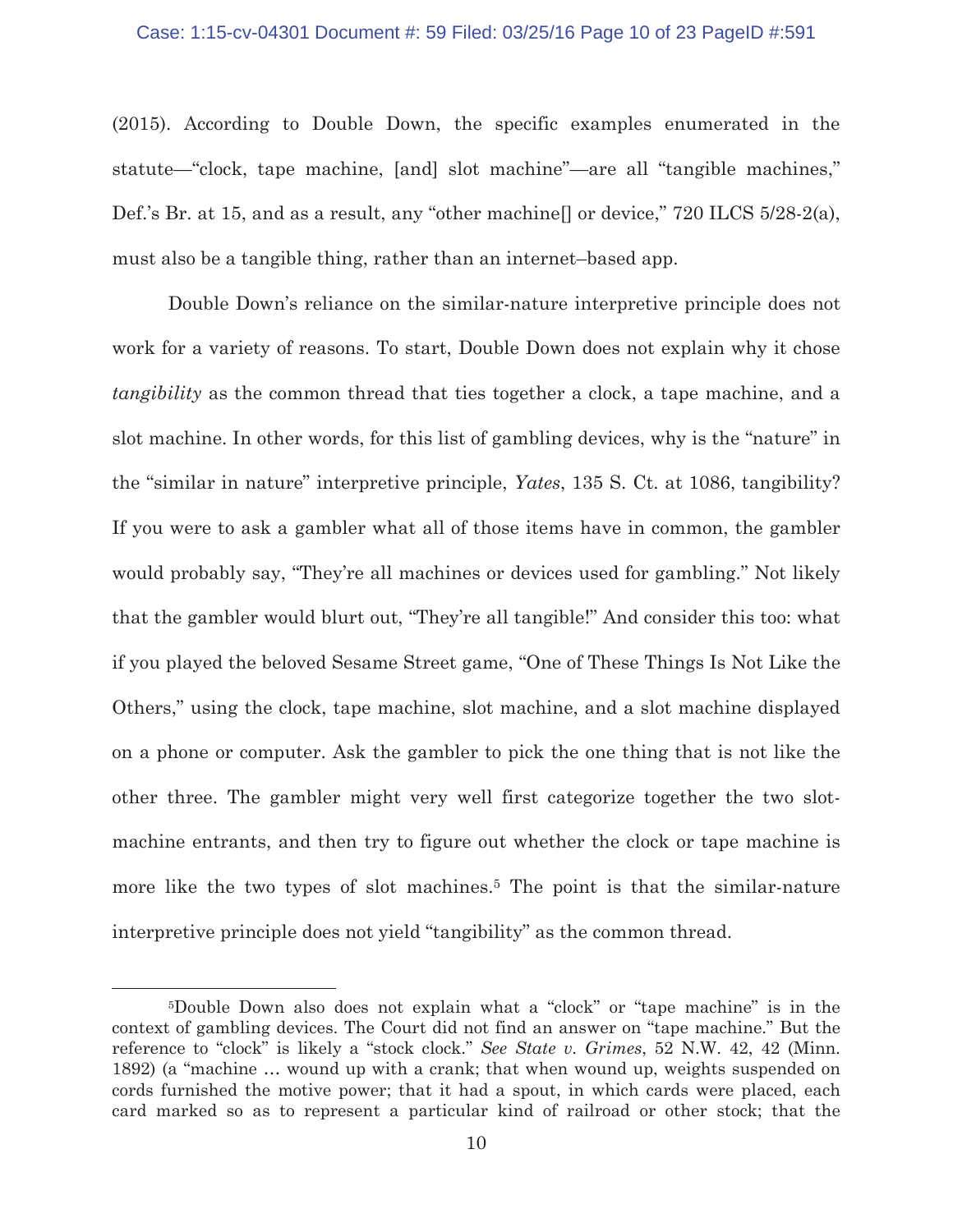### Case: 1:15-cv-04301 Document #: 59 Filed: 03/25/16 Page 11 of 23 PageID #:592

Another crucial point is that, although Illinois courts have yet to specifically address whether internet games are gambling devices, the Illinois Supreme Court has taken a broad view of what is a "gambling device." *E.g.*, *People v. McDonald*, 186 N.E.2d 303, 305 (Ill. 1962) (rejecting the contention that the term "gambling device" includes only "machines or mechanical devices," and instead holding that "[u]nder the broad meanings which attach to the term 'gambling device,'" the term also encompasses "inanimate," "nonmechanical" objects such as "punch boards, poker games, tips and tickets"). When interpreting the term in *McDonald*, the Illinois Supreme Court focused not on the type of device, but rather on whether the device was clearly "intended to be used as [a] device[ ] upon which money [could] be hazarded, won or lost." *Id.* at 306. Applying this line of reasoning to this case, there is no reason why the term "gambling device" could not also be viewed as embracing supposedly "intangible" online casino games if those games are clearly intended to be used as a way for consumers to bet, win, or lose money. "The law is not required to be blind to, or ineffectual against, the ceaseless efforts and ingenuity of persons to circumvent the Gambling Device Act [the Illinois Loss Recovery Act's predecessor]." *People v. One Mach. Known as "Circus Days"*, 163 N.E.2d 223, 228

<sup>&#</sup>x27;customer' would 'invest' a sum of money in some 'stock' represented by a particular card by purchasing a ticket from the owner of the machine, that the 'clock' was then set in motion by pulling a cord, when two of the cards in the spout would, by the motion of the machine, be dropped or forced out of the spout through two slots, one of the cards dropping through the upper and the other through the lower slot. If the card representing the 'stock' in which the 'customer' had invested was forced through the upper slot, then the stock 'had risen,' and he had won a sum equal to one half of the amount he had invested; while, if the card dropped through the lower slot, the stock had fallen,' and the customer had lost a like amount. In short, the customer was betting on which way the clock would force a particular card, and this depended entirely on chance.").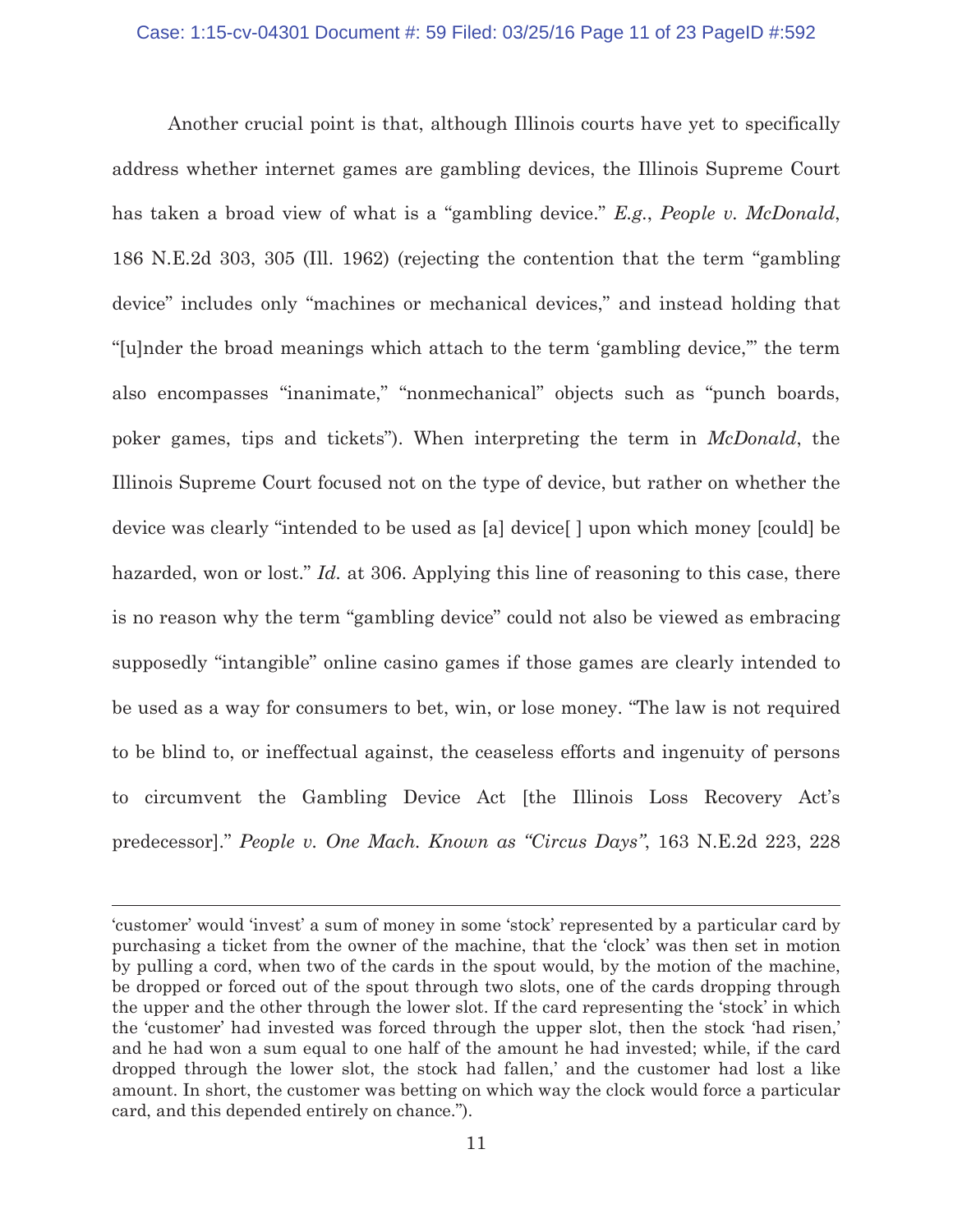### Case: 1:15-cv-04301 Document #: 59 Filed: 03/25/16 Page 12 of 23 PageID #:593

(Ill. App. 1960). So, although it is true that the internet is not a tangible device in the exact same way that a stand-alone slot machine is, the internet is also not some amorphous thing, and Double Down's app can qualify as a "device" used for gambling. No doubt the internet was not on the minds of the Illinois state legislature (or anyone else's minds, for that matter) when it passed the Illinois Loss Recovery Act (the predecessor statute was passed in 1895), but the words used in the statute are broad enough to cover Double Down's app.

Double Down next argues that its online games are not "gambling devices" because its virtual chips are not "thing[s] of value." Def.'s Br. at 12. Double Down contends that because players are only able to wager chips on the games, which are not "thing[s] of value," its online games cannot be considered "gambling devices." *Id*. (Remember, the Illinois Loss Recovery Act defines a gambling device as: "any clock, tape machine, slot machine, or other machines or device for the reception of money or *other thing of value*" that on "chance or skill … is staked, hazarded, bet, won or lost." 720 ILCS 5/28-2(a) (emphasis added).) Phillips disagrees, arguing that Double Down's chips are things of value. R. 36-1, Pl.'s Resp. Br. at 6-9. She points to the fact that the chips can be purchased by players for a discrete sum, that chips grant players the right to place additional wagers on casino games without spending any additional money, that Double Down makes millions of dollars on chip sales each year, and that players can buy and sell their accounts (and with it their chips) on the secondary market. *Id.* at 7-9; Am. Compl. ¶¶ 52, 64.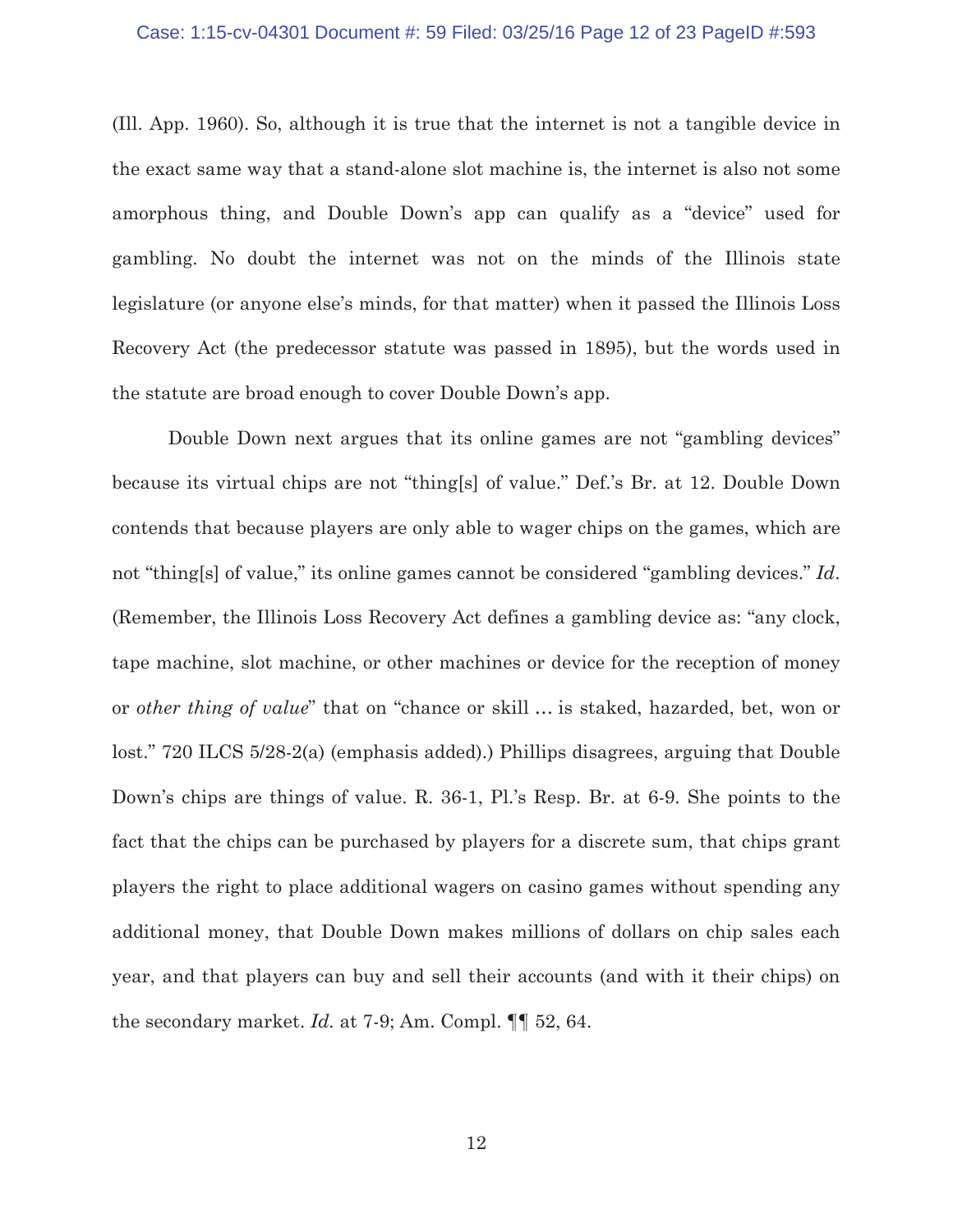### Case: 1:15-cv-04301 Document #: 59 Filed: 03/25/16 Page 13 of 23 PageID #:594

Phillips's argument has surface appeal. When the players buy the chips, obviously the chips have a monetary value, and obviously Double Down has made money (indeed, millions of dollars) on chip sales over the past several years. At the end of the day, however, the Court need not decide whether the chips are "things of value," because the real problem for Phillips is that Double Down's online casino games do not have a "loser" or a "winner," as those terms are used in the Illinois Loss Recovery Act. That is the next issue up for discussion.

## **ii. No "Winner" or "Loser"**

The statutory language of Section 5/28-8 of the Illinois Loss Recovery Act, as well as the case law, make clear that in order for a plaintiff to recover under the Act, there must be a "winner." It is against the winner that a plaintiff is entitled to recover his or her gambling losses. 720 ILCS 5/28-8 ("Any person who by gambling shall lose to any other person, any sum of money or thing of value, … may sue for and recover the money or other thing of value, so lost … in a civil action *against the winner* … ." (emphasis added)); *Pearce v. Foote*, 113 Ill. 228, 237-38 (1885) (addressing whether defendant was a winner under predecessor statute); *Reuter v. Mastercard Int'l, Inc.*, 921 N.E.2d 1205, 1214-16 (Ill. App. Ct. 2010); *Ranney v. Flinn*, 60 Ill. App. 104, 104 (Ill. App. Ct. 1894) ("It is the winner ... who is liable to respond to the loser … ."). Under the statute, a winner is "a person whom a player had played with and lost to." *Sonnenberg v. Amaya Grp. Hldgs. (IOM) Ltd.*, 810 F.3d 509, 510 (7th Cir. 2016). To be a winner, a person must have "a direct stake in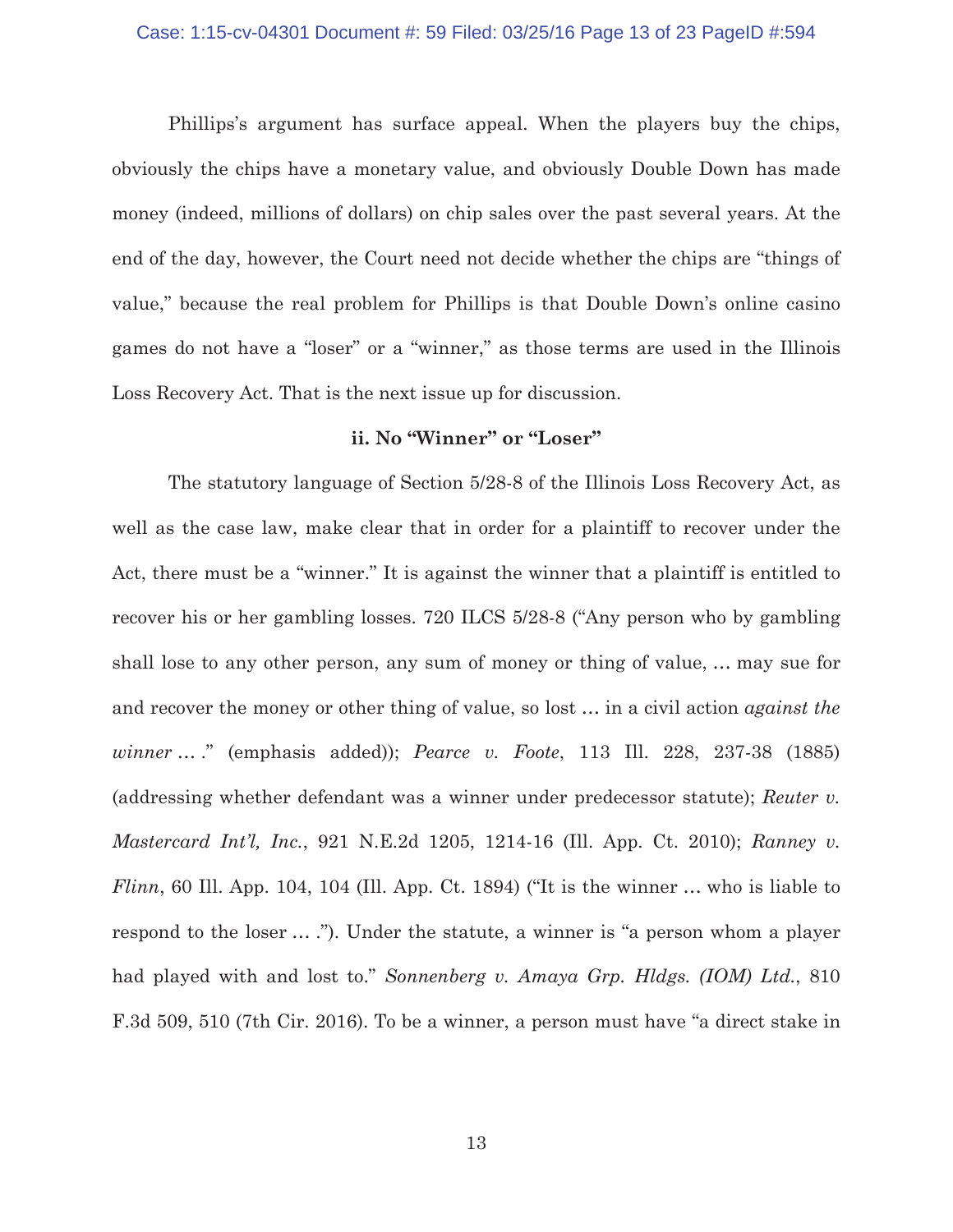the outcome of the gambling." *Fahrner v. Tiltware LLC*, 2015 WL 1379347, at \*7 (S.D. Ill. Mar. 24, 2015) (citing *Pearce v. Foote*, 113 Ill. 228 (Ill. 1885)).

Here, Double Down is not a "winner." Double Down never directly participated in the games, *Reuter*, 921 N.E.2d at 1215, nor did it have a direct stake in the outcome of any games. Because Double Down keeps the money a player pays to buy additional chips no matter whether that player wins or loses in the games, that money is never put at risk. Simply put, once the chips are paid for, there is no way for Double Down to lose that money. *See Langone v. Kaiser*, 2013 WL 5567857, at \*6-7 (N.D. Ill. Oct. 9, 2013) (holding that the operator of website that charged entry fees was not a winner under the Illinois Loss Recovery Act because the operator never put its fees at risk); *cf. Pearce v. Foote*, 113 Ill. 228, 239 (Ill. 1885) (holding that brokers were winners because they participated in the risk of the trade). Of course, it is true—as Phillips suggests—that if a player wins additional chips, then Double Down might lose out on the chance to sell more chips to that player, assuming that the player would even choose to buy more chips if he or she ran out (which that player might opt *not* to do). Pl.'s Resp. Br. at 15. But that tangential risk does not change the result here. *See Reuter*, 921 N.E.2d at 1214 (holding that credit card companies were not winners under the statute even though the amount charged to a credit card, and the amount of interest collected by the credit card company, rested in part on the outcome of a cardholder's online gambling). Double Down still never puts any of its *own* money at risk in the online games, and risking *potential* future sales is not the same thing. Because no amount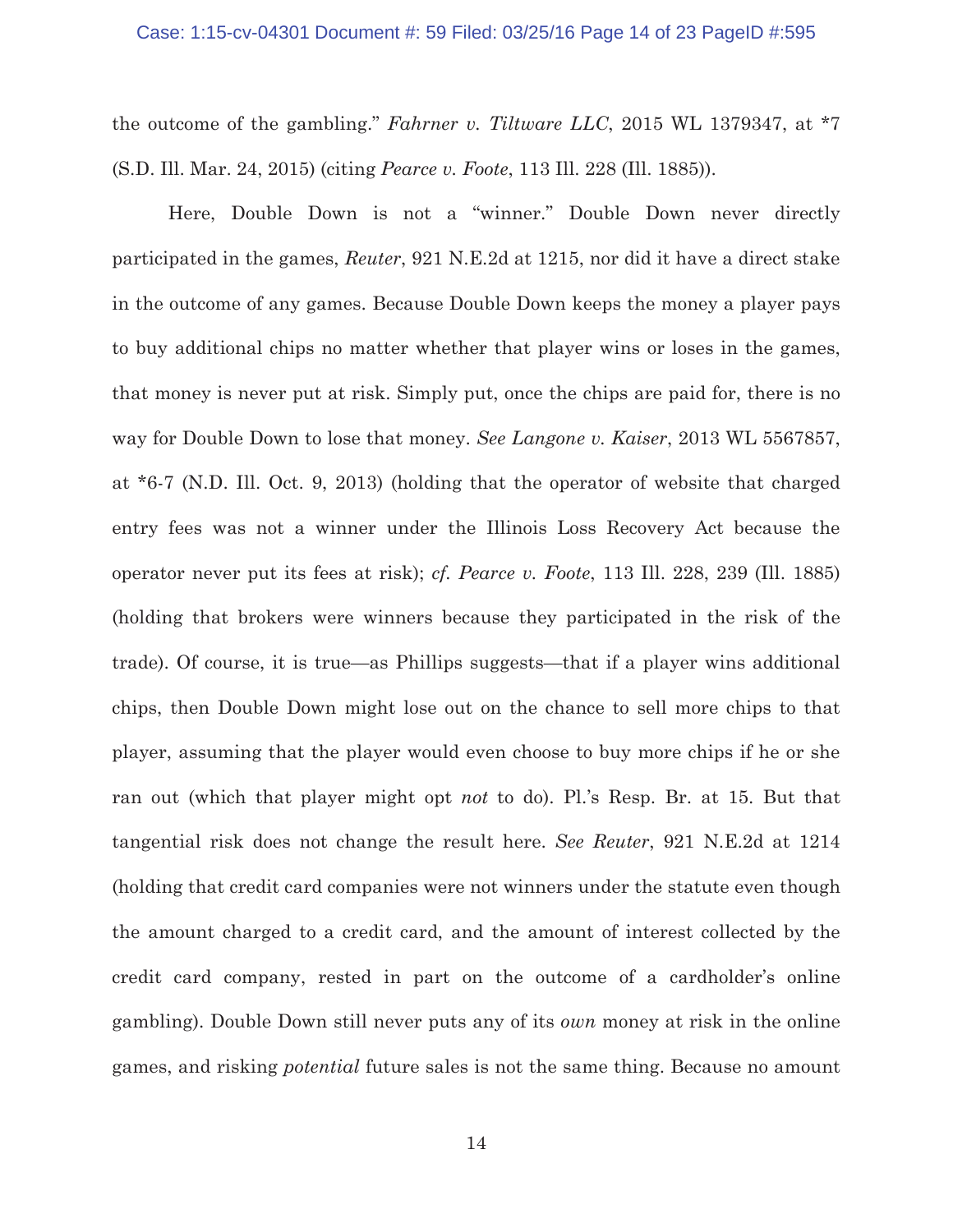### Case: 1:15-cv-04301 Document #: 59 Filed: 03/25/16 Page 15 of 23 PageID #:596

of earned money ever hangs in the balance or depends on the outcome of a game, Double Down is not a "winner" under the Illinois Loss Recovery Act. *Reuter*, 921 N.E.2d at 1215; *see also Manning v. Creative Headquarters*, No. 1:11-CV-02203, at 3 (N.D. Ill. Mar. 30, 2012) (Docket Entry 83) (holding in *qui tam* action that a penny auction site was not a winner under the Illinois Loss Recovery Act (or under similar statutes) because auction participants paid entry and bidding fees regardless of the outcome of an auction).

To resist this conclusion, Phillips also argues that Double Down directly participates in the wagers because of "the way Double Down realizes its revenue." Pl.'s Resp. Br. at 13. Phillips contends that because Double Down "refuses to assign revenue generated from the sale of the Chips [in its annual public filings] until a user actually wagers and loses them in the Casino games," Double Down directly participates in each game—and thus wins when Phillips loses. *Id.* at 13-14. Phillips, however, misunderstands what it means to defer revenue. IGT (Double Down's parent company) notes in its 10-K that its "revenues" from Double Down "include deferral adjustments based on the estimated period of service or chip consumption." IGT Form 10-K at 7. All this means, however, is that Double Down does not *recognize* its chip revenue immediately upon sale; rather, it recognizes revenue once the chips are "estimated" to have been consumed. *Id.* at 64 ("Revenues from player purchases are recognized ratably over the estimated average service period in which the chips are consumed based on historical data analysis."). The fact that for *accounting* purposes Double Down does not immediately recognize the sale of its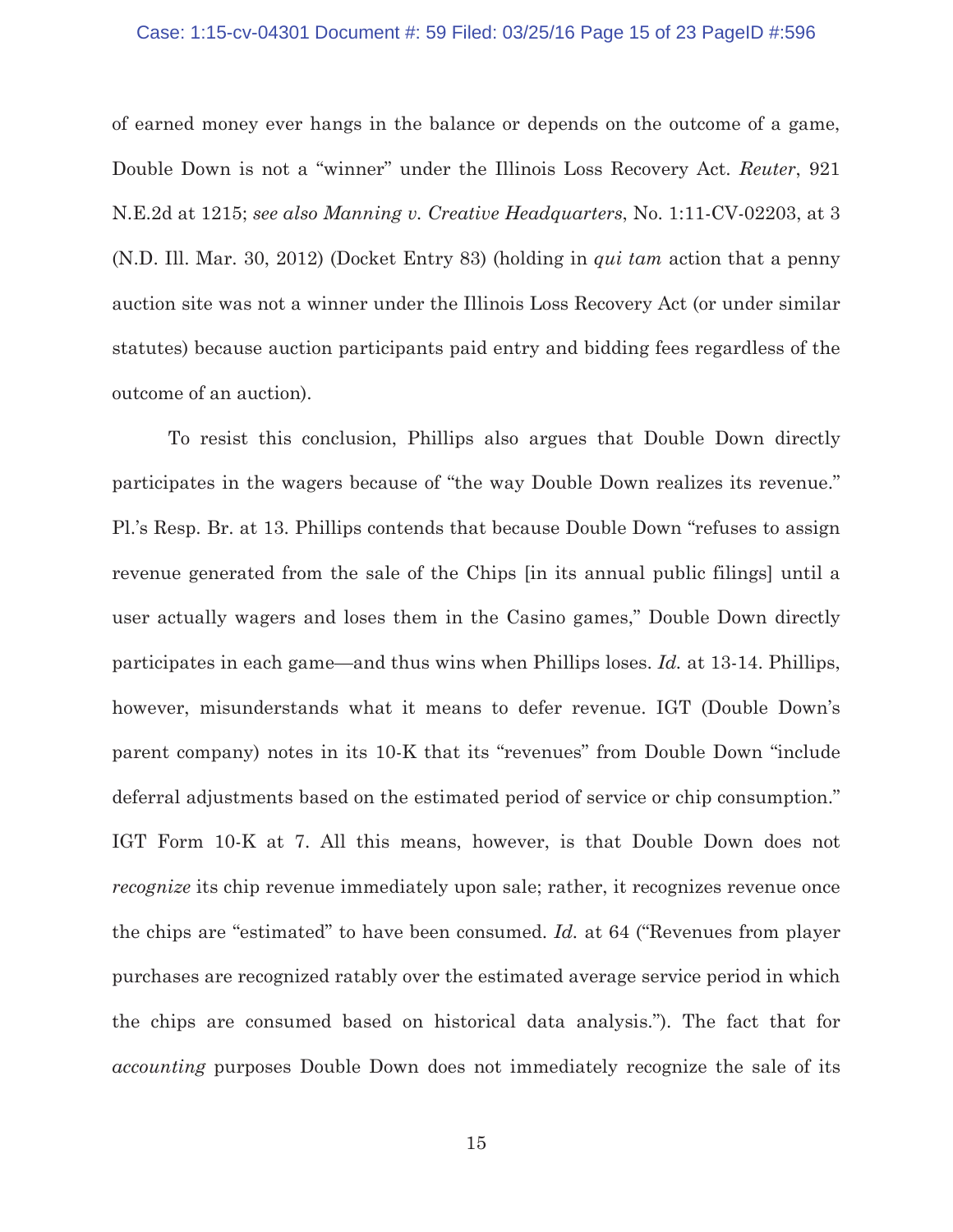### Case: 1:15-cv-04301 Document #: 59 Filed: 03/25/16 Page 16 of 23 PageID #:597

chips in the fiscal period in which a player paid for those chips does not change the fact that Double Down still *never* faces the possibility of losing that money. No matter when Double Down accounts for that money, it is Double Down's to keep. Even if a player never wagers the chips he or she bought, Double Down still keeps the money paid to buy the chips. There is no "winning" money or anything of value for Double Down when the chips are used.

Finally, Phillips is likewise not a "loser" under the statute. When Phillips bought more chips, she was in essence buying the right to continue playing the games. And Phillips got to do just that: she got to use those chips to continue playing Double Down's online casino games. In other words, she did not "lose" the value of those chips. *See, e.g.*, *Humphrey v. Viacom, Inc.*, 2007 WL 1797648, at \*10 (D.N.J. June 20, 2007) (dismissing *qui tam* claim under the Illinois Loss Recovery Act (among others), in part because, "in paying for the right to participate in the [fantasy sports] leagues and receive Defendants' services, participants simply do not 'lose' anything, and certainly suffer no cognizable 'gambling' loss[.]"). In the absence of a winner or a loser, Counts 1 and 2 must fail.

## **iii. Pleading of Amount of Loss**

Double Down separately contends that Phillips failed to adequately plead the amount of loss. For the sake of completeness, the Court will address this argument. Assuming (contrary to what the Court just held above) for the moment that using the chips should be considered a "loss" under the Illinois Loss Recovery Act, Phillips would have adequately pled the amount of loss. To plead the amount of loss under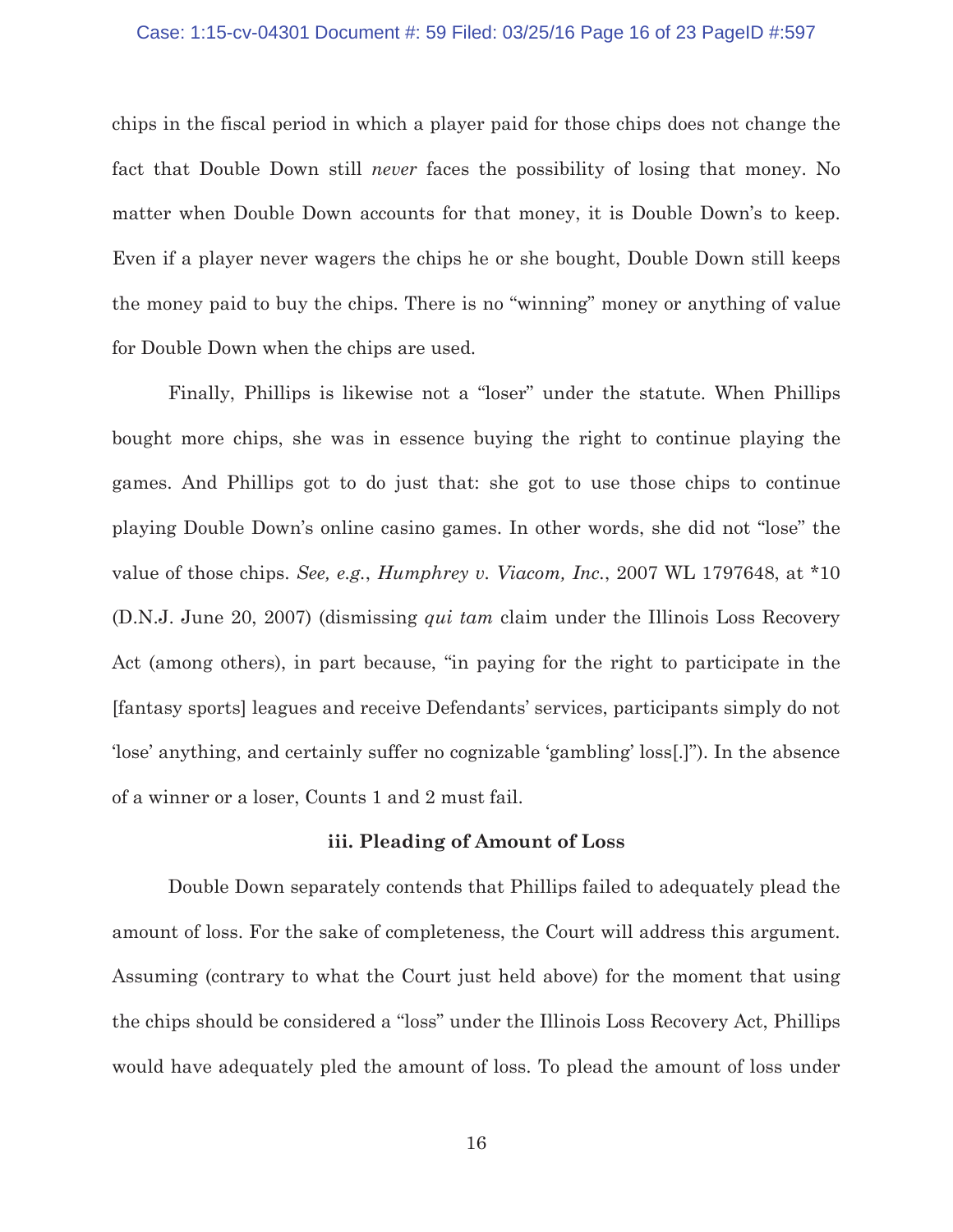### Case: 1:15-cv-04301 Document #: 59 Filed: 03/25/16 Page 17 of 23 PageID #:598

Section 5/28-8(a), a plaintiff must "identify the winner, the amount lost to that winner, and the date of the loss." *Langone*, 2013 WL 5567587, at \*4, 8 n.5; *see also Sonnenberg v. Oldford Grp. Ltd.*, 2015 WL 1379505, at \*5 (S.D. Ill. Mar. 24, 2015), *aff'd* 810 F.3d 509 (7th Cir. 2016). A plaintiff must also plead that the loss was more than fifty dollars and that the loss happened within six months of the filing of the complaint. 720 ILCS 5/28-8(a); *Holland v. Swain*, 94 Ill. 154, 157 (Ill. 1905) (an action to recover money lost gambling must be brought within six months); *Gibb v. Dominy*, 154 Ill. App. 74, 78-79 (Ill. App. Ct. 1910).

Here, if using the chips were considered a loss under the Act, Phillips adequately pled the details of the loss. In her Complaint, Phillips alleges that she lost at least \$1,000 between January 2013 and April 2015 to Double Down.<sup>6</sup> Am. Compl. ¶ 39. She further alleges that on March 7, 2015, she purchased \$59 worth of chips (or 35 million chips) from Double Down, and that she then lost those chips. *Id.* That is enough to adequately allege that Phillips lost at least \$50 to Double Down within the six months leading up to the filing of her original complaint in April 2015. Whether Phillips is entitled to recover for losses that occurred more than six months before the filing of her complaint is a separate question, and one that relates to Double Down's final argument below.

## **iv. Duplicative Counts**

Lastly, Double Down argues that Counts 1 and 2 of the Complaint are duplicative. Def.'s Br. at 17. But this argument, like the prior one, misses the mark.

<sup>6</sup>Phillips filed her initial complaint in state court on April 10, 2015. *See* R. 1, Notice of Removal, Exh. 1 at 2. She filed her First Amended Complaint on July 2, 2015. R. 18.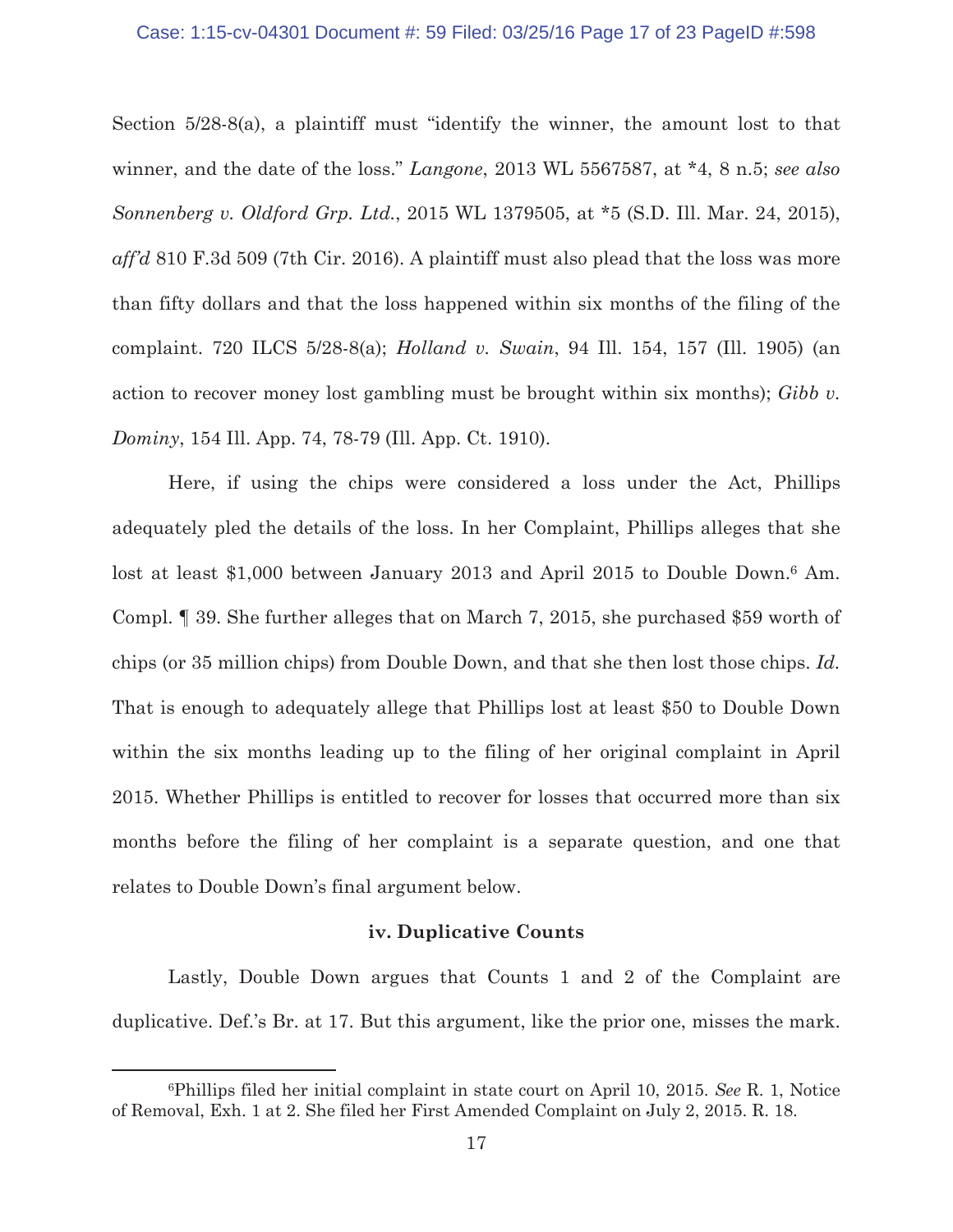### Case: 1:15-cv-04301 Document #: 59 Filed: 03/25/16 Page 18 of 23 PageID #:599

It is Phillips's contention that Double Down's Casino offers "continuous gambling sessions," and that unlike "previous gambling devices where[ ] consumers gamble and exit after some time to conclude one gambling transaction," a session at Double Down Casino lasts until a player cashes out their account (presumably, on the secondary market). Am. Compl. ¶¶ 33, 55; Pl.'s Resp. Br. at 19. Under this theory, which is detailed in Count 1 of the Complaint, Phillips contends that she should be entitled to recover losses extending beyond the six-month period immediately preceding the filing of this action. More specifically, Phillips argues that she should be entitled to recover losses dating all the way back to January 2013 (the date she started playing Double Down's casino games), because her play has constituted a single, continuous gambling session. Am. Compl. ¶¶ 48-59; Pl.'s Resp. Br. at 19.

In Count 2, by contrast, Phillips bases her claim on the theory she is instead entitled to recover *only* those losses that occurred in the six months immediately preceding the filing of this action, and nothing more. Am. Compl. ¶¶ 60-70; Pl.'s Resp. Br. at 19. Phillips raises this claim *in the alternative*, something she clearly states in her complaint. Am. Compl. ¶¶ 60-70 (Second Cause of Action labeled as being "In the Alternative to the First Cause of Action"). Phillips had every right to raise this claim in the alternative. *Carlson v. Nielsen*, 2014 WL 4771669, at \*3 (N.D. Ill. Sept. 24, 2014) (a party "may set out 2 or more statements of a claim or defense alternatively or hypothetically, either in a single count or defense or in separate ones"); *Alper v. Altheimer & Gray*, 257 F.3d 680, 687 (7th Cir. 2001) (explaining that at the motion to dismiss stage, a "[plaintiff] is entitled to plead in the alternative,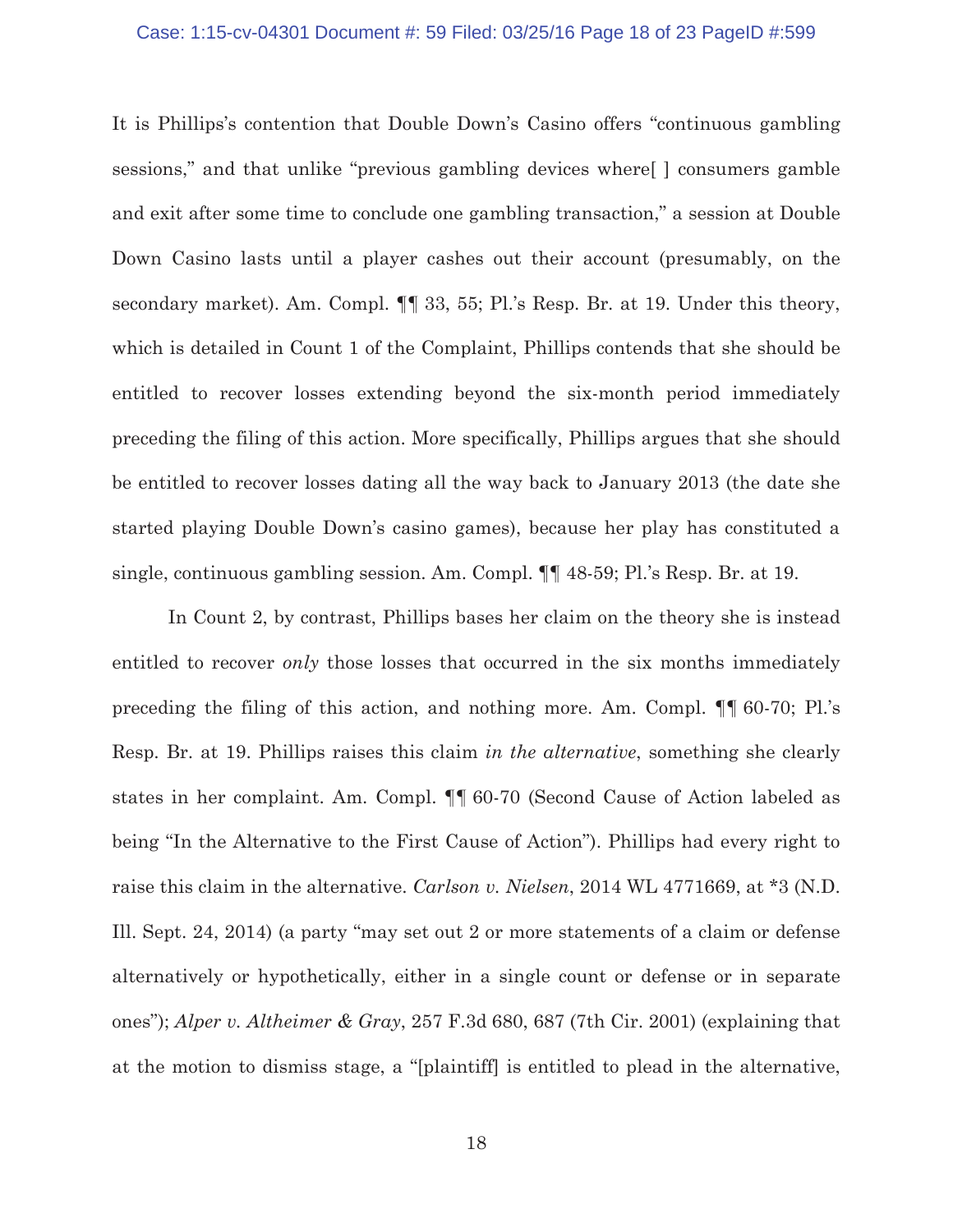### Case: 1:15-cv-04301 Document #: 59 Filed: 03/25/16 Page 19 of 23 PageID #:600

even if the pleadings are inconsistent"); Fed. R. Civ. P. 8(d)(2). Counts 1 and 2, which are based on different legal theories, are not duplicative. Still, as discussed earlier, Counts 1 and 2 must be dismissed, because Double Down is not a winner, nor is Phillips a loser under the Illinois Loss Recovery Act.

## **B. Count 3: Illinois Consumer Fraud and Deceptive Practices Act**

 In Count 3, Phillips contends that Double Down's gambling devices violate the Illinois Consumer Fraud and Deceptive Practices Act ("ICFA"), 815 ILCS 505/1 *et seq*. Phillips alleges that Double Down treated her "unfair[ly]" and that Double Down's games "offend | Illinois's public policy against unlawful gambling and [are] … unethical, oppressive, [and] unscrupulous." Am. Compl. ¶ 78.

 Illinois's Consumer Fraud Act is designed "to protect consumers from unfair methods of competition and other unfair and deceptive business practices." *Batson v. Live Entm't, Inc.*, 746 F.3d 827, 830 (7th Cir. 2014) (citing *Robinson v. Toyota Motor Credit Corp.*, 775 N.E.2d 951, 960 (Ill. 2002)). "A plaintiff is entitled to recover under [the Act] when there is unfair or deceptive conduct." *Siegel v. Shell Oil Co.*, 612 F.3d 932, 935 (7th Cir. 2010); *Robinson*, 775 N.E.2d at 960. Here, Phillips alleges only that Double Down engaged in "unfair" conduct; Phillips does not allege that Double Down engaged in deceptive conduct.

In determining whether particular conduct is unfair, the Court considers whether the conduct: "(1) offends public policy; (2) is immoral, unethical, oppressive, or unscrupulous; or (3) causes substantial injury to consumers." *Batson*, 746 F.3d at 830; *Robinson*, 775 N.E.2d at 961. A plaintiff need not satisfy all three criteria to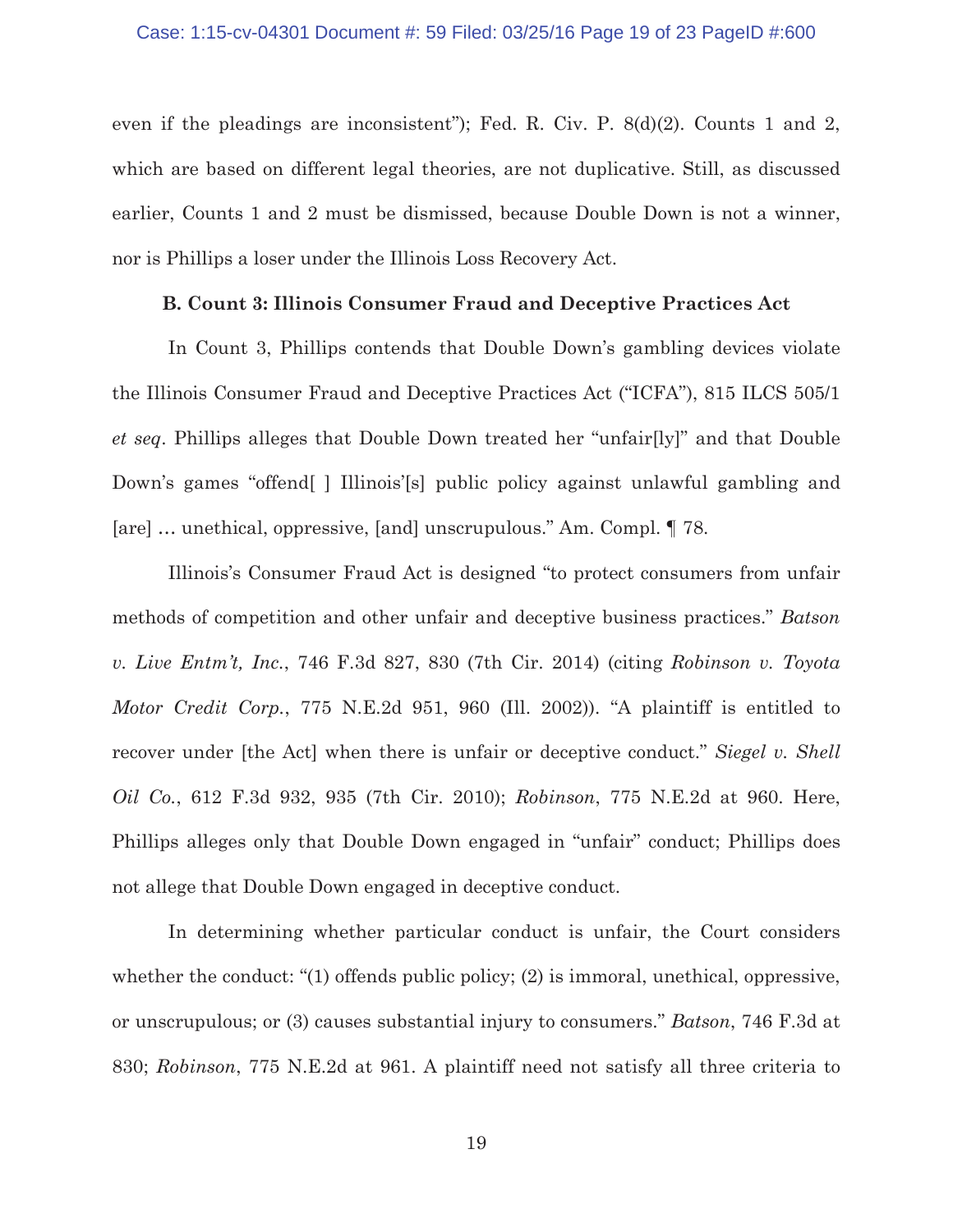### Case: 1:15-cv-04301 Document #: 59 Filed: 03/25/16 Page 20 of 23 PageID #:601

support a finding of unfairness. *Robinson*, 775 N.E.2d at 961. Rather, "[a] practice may be unfair because of the degree to which it meets one of the criteria or because to a lesser extent it meets all three." *Id.* So, Phillips's claim must satisfy at least one of these criteria to be valid. *Batson*, 746 F.3d at 830.

Phillips first argues that Double Down's games offend Illinois's public policy against unlawful and unregulated gambling. A practice offends Illinois public policy if it is contrary to what "is found in [Illinois's] constitution, its statutes, and its judicial decisions." *Reed v. Farmers Ins. Grp.*, 720 N.E.2d 1052, 1057 (Ill. 1999). As discussed above, Illinois does prohibit the use of gambling devices under its Loss Recovery Act, but, as the Court has already explained, Double Down's online games do not violate that statute. Because Phillips's claim here is premised on Double Down's games violating that statute, which they do not, Double Down's games do not violate Illinois's public policy.

Phillips next argues that Double Down's games are "immoral" and "otherwise unethical, oppressive, [and] unscrupulous," because they are designed to encourage illegal gambling and to exploit the psychological triggers associated with gambling and addiction. Am. Compl. ¶ 78. To satisfy this criterion, a plaintiff must establish that the defendant's conduct is "so oppressive [that it] leave[s] the consumer with little alternative except to submit to it." *Robinson*, 775 N.E.2d at 961; *Batson*, 746 F.3d at 833. This criterion is *not* satisfied, however, "if a consumer can avoid the defendant's practice by seeking an alternative elsewhere." *Batson*, 746 F.3d at 833; *see also Robinson*, 775 N.E.2d at 961; *Siegel*, 612 F.3d at 936. Here, Phillips does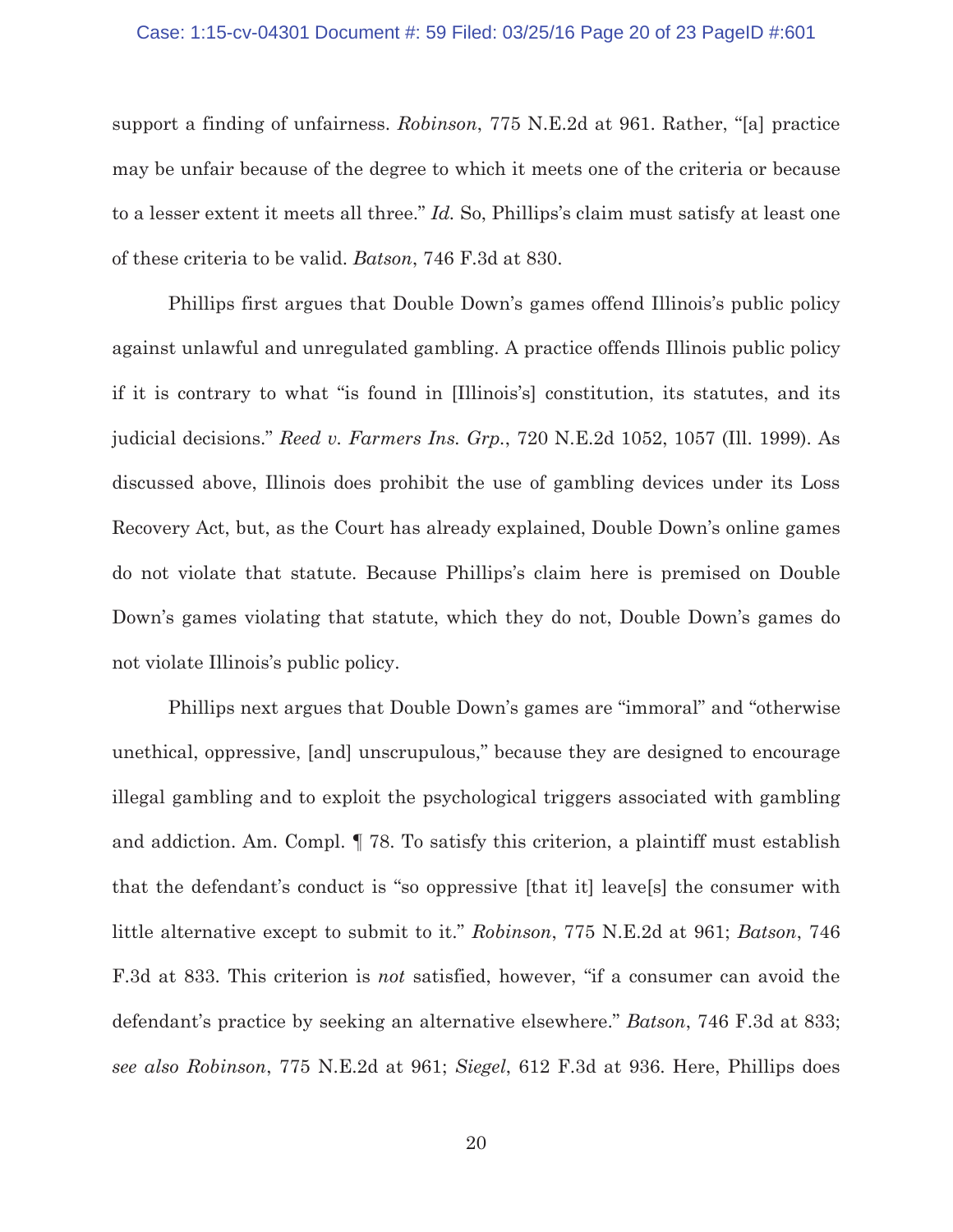### Case: 1:15-cv-04301 Document #: 59 Filed: 03/25/16 Page 21 of 23 PageID #:602

not allege that she had no choice but to submit to Double Down's online games, nor could she. Phillips could have picked other forms of entertainment, or even sought to play online games on a different platform or website. There was no lack of meaningful choice here. And while gambling may be considered "immoral," Pl.'s Resp. Br. at 21 (citing *Modernistic Candies v. Fed. Trade Comm'n*, 145 F.2d 454, 455 (7th Cir. 1944)), it has already been established that Double Down's games do not have a gambling winner or loser under Illinois law. Phillips has failed to satisfy this criterion.

Phillips also contends that Double Down's conduct of inducing consumers to buy chips caused substantial injury. She argues that she personally suffered a substantial economic injury of more than \$1,000 as a result of Double Down's conduct. Am. Compl. ¶¶ 39, 79; Pl.'s Resp. Br. at 21. She further alleges that when her injuries are combined with the losses suffered by the "public as a whole," "they are undeniably substantial." Pl.'s Resp. Br. at 21. A practice causes substantial injury "if the injury is (1) substantial; (2) not outweighed by any countervailing benefits to consumers or competition that the practice produces; and (3) one that consumers themselves could not reasonably have avoided." *Batson*, 746 F.3d at 834. Here, Phillips has failed to show that she could not have reasonably avoided buying additional virtual chips. She could have avoided the cost of buying more chips by either opting for alternative entertainment when she ran out of chips, or by stopping play and waiting a day for an additional allotment of free chips. *E.g.*, *Kremers v. Coca-Cola Co.*, 712 F. Supp. 2d 759, 773 (S.D. Ill. 2010) (holding that the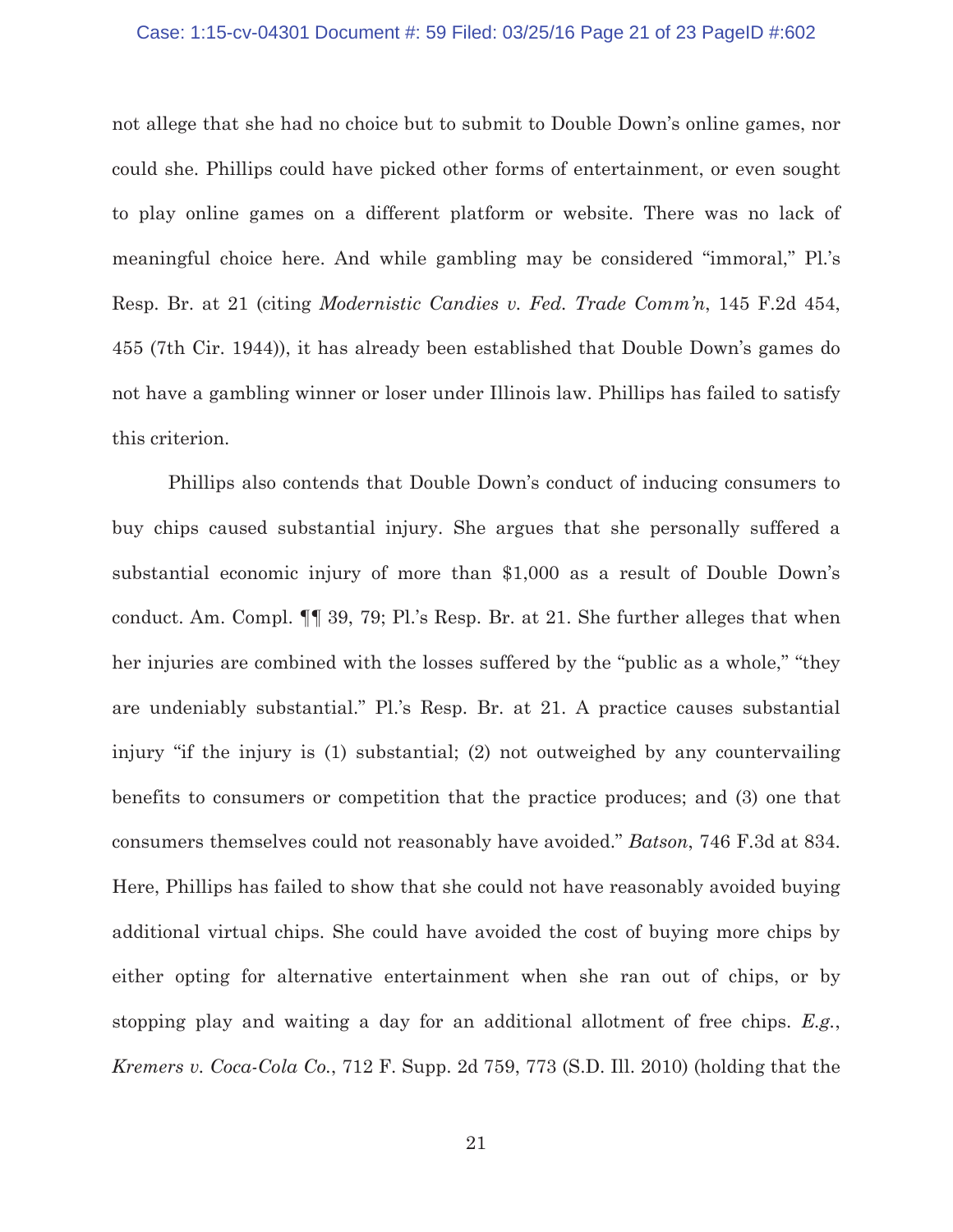injuries caused by defendant's trade practices, if any, is one that plaintiff could have easily avoided by simply drinking a different soft drink or beverage). The ICFA claim in Count 3 must be dismissed.

## **C. Count 4: Unjust Enrichment**

 Finally, in Count 4, Phillips raises an unjust enrichment claim. In Illinois, to state a claim based on a theory of unjust enrichment, "a plaintiff must allege that the defendant has unjustly retained a benefit to the plaintiff's detriment, and that defendant's retention of the benefit violates the fundamental principles of justice, equity, and good conscience." *HPI Health Care Servs., Inc. v. Mt. Vernon Hosp., Inc.*, 545 N.E.2d 672, 679 (Ill. 1989); *see also Cleary v. Philip Morris Inc.*, 656 F.3d 511, 516 (7th Cir. 2011); *Siegel v. Shell Oil Co.*, 612 F.3d 932, 937 (7th Cir. 2010). But where "an unjust enrichment claim rests on the same improper conduct alleged in another claim, then the unjust enrichment [claim] will be tied to th[at] related claim [and] … will stand or fall with the related claim." *Cleary*, 656 F.3d at 517; *see also Martis v. Grinnell Mut. Reinsurance Co.*, 905 N.E.2d 920, 928 (Ill. App. Ct. 2009) (a claim of unjust enrichment "is not a separate cause of action that, standing alone, will justify an action for recovery".

 Here, Phillips's unjust enrichment claim is based on the same allegedly improper conduct that her Illinois Loss Recovery Act claims (Counts 1 and 2) and Illinois Consumer Fraud and Deceptive Practices Act claim (Count 3) are based on, namely, that Double Down Casino allegedly operates unlawful gambling devices. But those claims have been rejected. Because Phillips's unjust enrichment claim